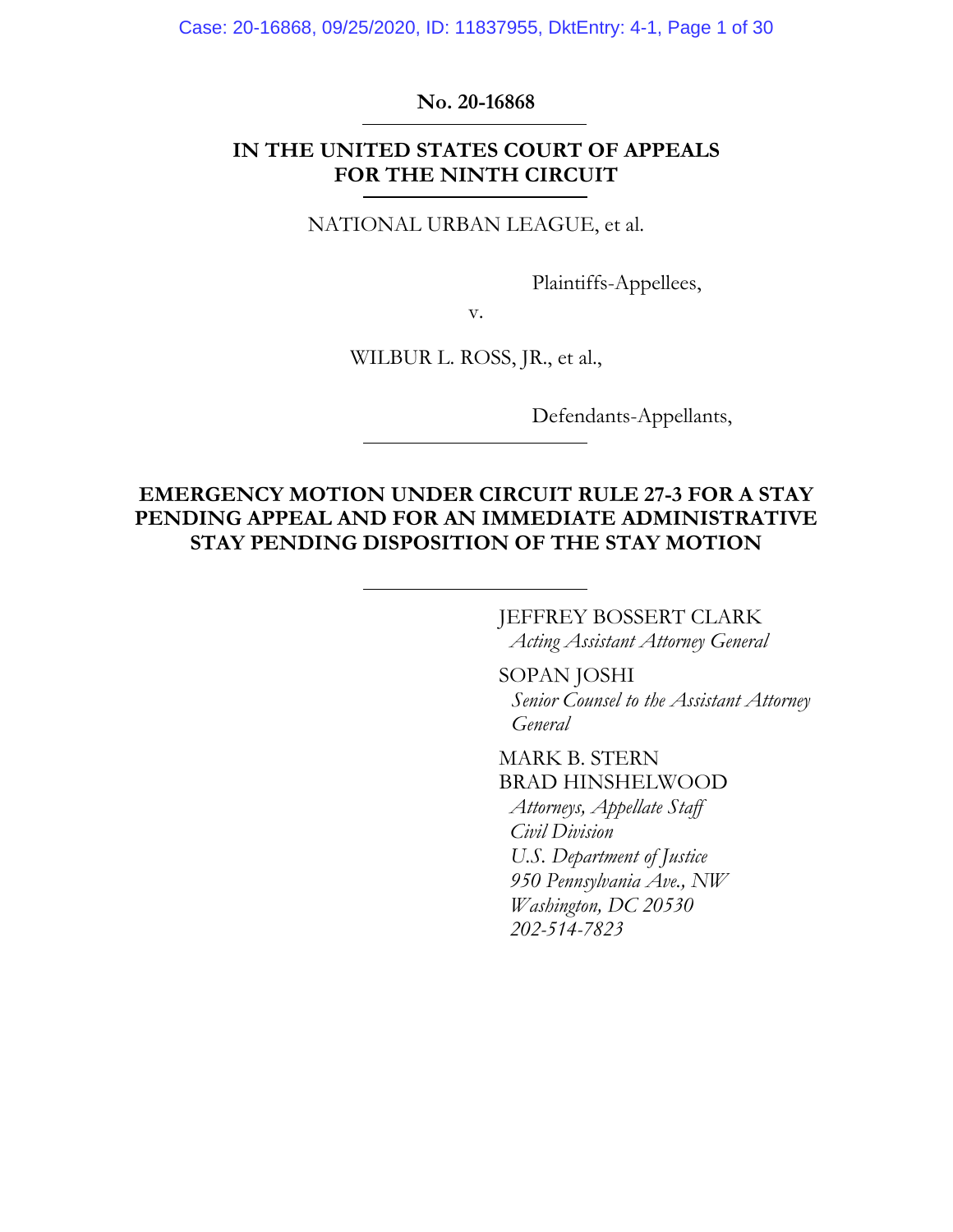## **CIRCUIT RULE 27-3 CERTIFICATE**

The undersigned counsel certifies that the following is the information required

by Circuit Rule 27-3:

## **(1) Telephone numbers and addresses of the attorneys for the parties**

*Counsel for Defendants:* 

Sopan Joshi (sopan.joshi2@usdoj.gov) Mark B. Stern (mark.stern@usdoj.gov) Brad Hinshelwood (bradley.a.hinshelwood@usdoj.gov) Attorneys, Appellate Staff Civil Division U.S. Department of Justice 950 Pennsylvania Ave., NW Washington, DC 20530 202-514-7823

*Counsel for Plaintiffs National Urban League; League of Women Voters; Black Alliance for Just Immigration; Harris County, Texas; King County, Washington; City of San Jose; Rodney Ellis; Adrian Garcia; and the NAACP:* 

Steven M. Bauer (steven.bauer@lw.com) Sadik Huseny (sadik.huseny@lw.com) Shannon D. Lankenau (shannon.lankenau@lw.com) Amit Makker (amit.makker@lw.com) Latham & Watkins LLP 505 Montgomery Street, Suite 2000 San Francisco, CA 94111 415-391-0600

Richard P. Bress (rick.bress@lw.com) Gemma Donofrio (gemma.donofrio@lw.com) Genevieve P. Hoffman (genevieve.hoffman@lw.com) Anne W. Robinson (anne.robinson@lw.com) Melissa Arbus Sherry (melissa.sherry@law.com) Tyce R. Walters (tyce.walters@lw.com) Latham & Watkins LLP 555 Eleventh Street NW, Suite 1000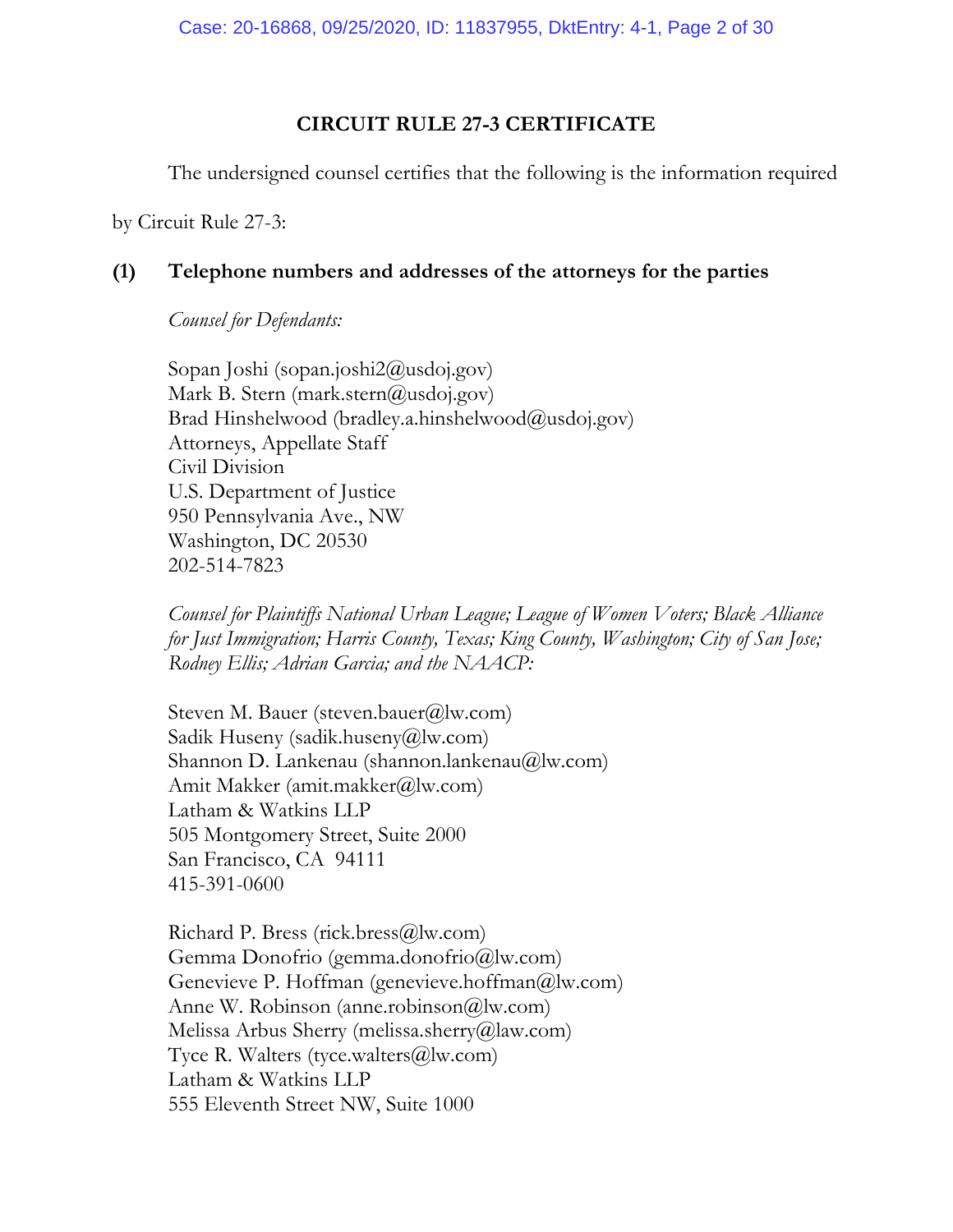Washington, D.C. 20004 202-637-2200

*Counsel for Plaintiffs National Urban League; City of San Jose; Harris County, Texas; League of Women Voters; King County, Washington; Black Alliance for Just Immigration; Rodney Ellis; Adrian Garcia; the NAACP; and Navajo Nation:*

Pooja Chaudhuri (Pchaudhuri@lawyerscommittee.org) Kristen Clarke (kclarke@lawyerscommittee.org) Jon M. Greenbaum (jgreenbaum@lawyerscommittee.org) Maryum Jordan (mjordan@lawyerscommittee.org) Ezra D. Rosenberg (erosenberg@lawyerscommittee.org) Ajay P. Saini (asaini@lawyerscommittee.org) Dorian Spence (dspence@lawyerscommittee.org) Lawyers' Committee for Civil Rights Under Law 1500 K St. NW, Suite 900 Washington, DC 20005 202-662-8600

Kelly M. Percival (percivalk@brennan.law.nyu.edu) Wendy R. Weiser (weiserw@brennan.law.nyu.edu) Thomas P. Wolf (wolf@brennan.law.nyu.edu) Brennan Center for Justice 120 Broadway, Suite 1750 New York, NY 10271 646-292-8310

## *Counsel for Plaintiff City of San Jose:*

Mark Rosenbaum (mrosenbaum@publiccounsel.org) Public Counsel 610 South Ardmore Ave. Los Angeles, CA 90005 213-385-2977

*Counsel for Plaintiff Navajo Nation:* 

Doreen McPaul (dmcpaul@nnjoj.org) Jason Searle (jasearle@nndoj.org) Navajo National Department of Justice P.O. Box 2010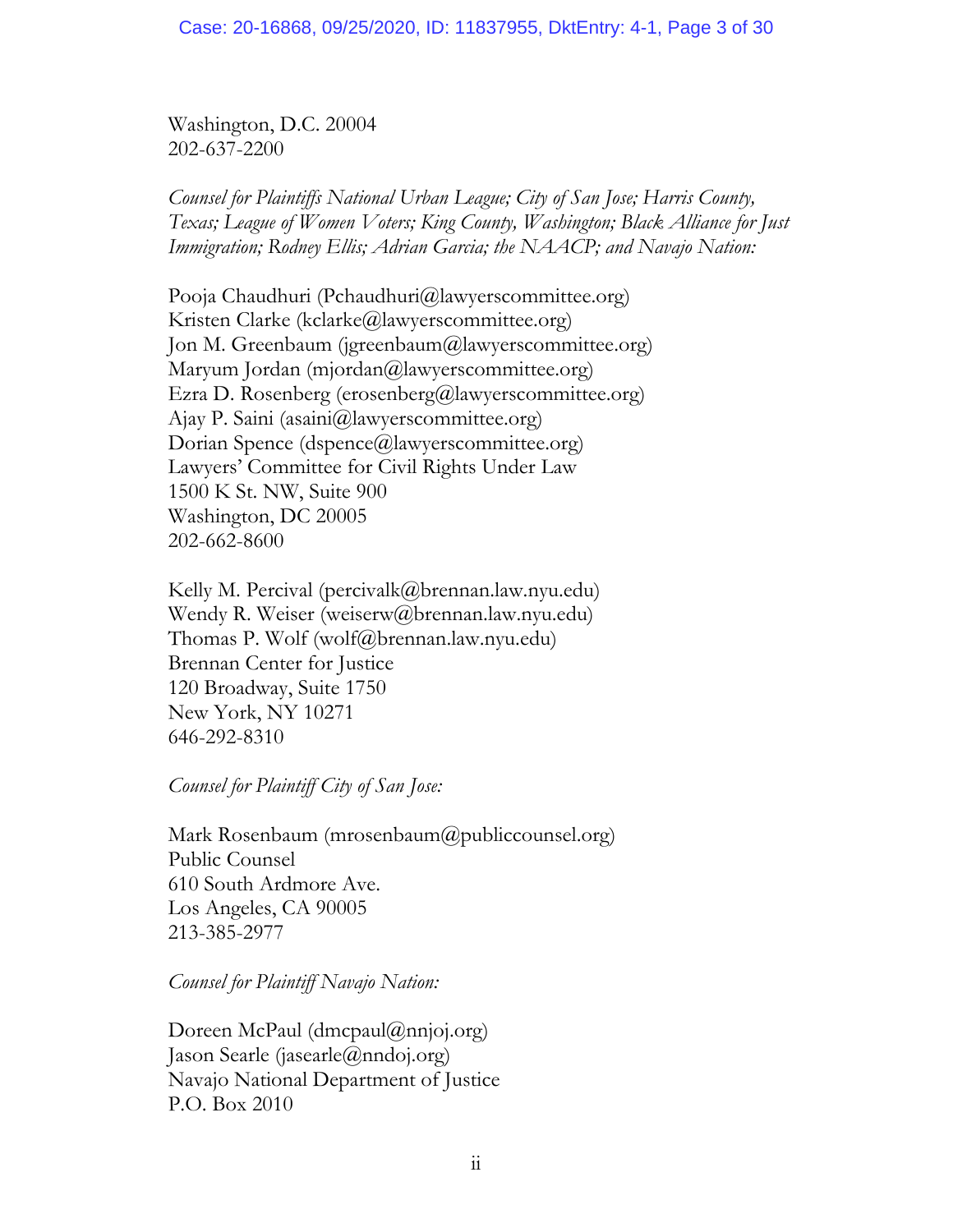Window Rock, AZ 86515 928-871-6345

*Counsel for Plaintiff City of Los Angeles:* 

Michael Dundas (mike.dundas@lacity.org) Michael N. Feuer (mike.feuer@lacity.org) Danielle Goldstein (Danielle.goldstein@lacity.org) Kathleen Kenealy (Kathleen.kenealy@lacity.org) City Attorney for the City of Los Angeles 200 N. Main St., 8th Floor Los Angeles, CA 90012 213-473-3231

*Counsel for Plaintiff City of Salinas:* 

Christopher A. Callihan (legalwebmail@ci.salinas.ca.us) Michael Mutalipassi (michaelmu@ci.salinas.ca.us) City of Salinas 200 Lincoln Ave. Salinas, CA 93901 831-758-7256

*Counsel for Plaintiff City of Chicago:* 

Rafey S. Balabanian (rbalabanian@edelson.com) Liley E. Hough (lhough $(\partial \text{redelson.com})$ ) Edelson P.C. 123 Townsend St., Suite 100 San Francisco, CA 94107 415-212-9300

Mark A. Flessner Rebecca Hirsch (rebecca.hirsch2@cityofchicago.org) Stephen J. Kane 121 N. LaSalle St., Room 600 Chicago, IL 60602 312-744-8143

*Counsel for Plaintiff Gila River Indian Community:*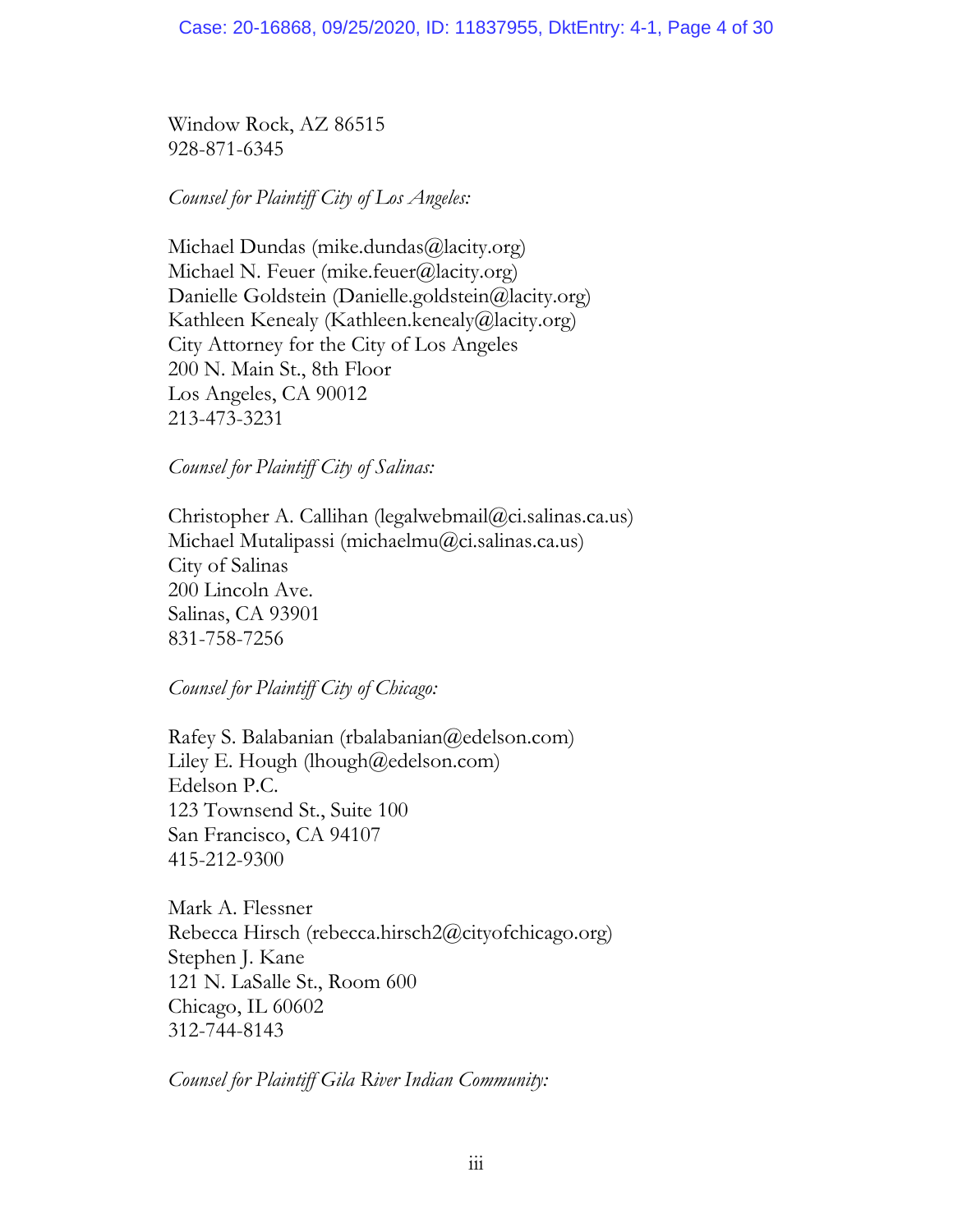Donald R. Pongrace (dpongrace@akingump.com) Akin Gump Strauss Hauer & Feld LLP 2001 K St. NW Washington, DC 20006 202-887-4000

Dario J. Frommer (dfrommer@akingump.com) Akin Gump Strauss Hauer & Feld LLP 1999 Avenue of the Stars, Suite 600 Los Angeles, CA 90067 213-254-1270

*Counsel for Plaintiff County of Los Angeles*: Jacqueline P. Harvey David I. Holtzman (david.holtzman@hklaw.com) Daniel P. Nappes Holland & Knight LLP 50 California St., 28th Floor San Francisco, CA 94111 415-743-6970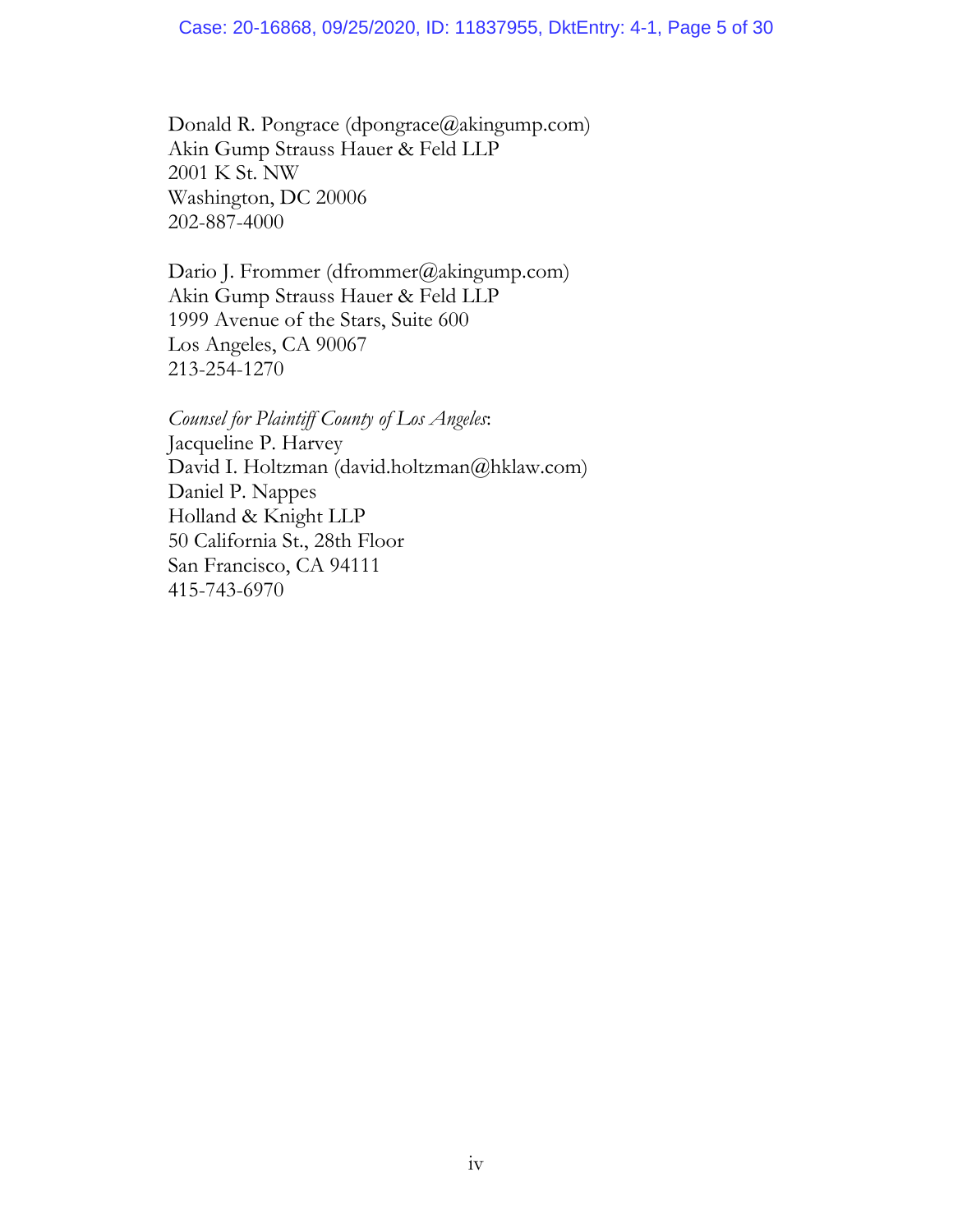### **(2) Facts showing the existence and nature of the emergency**

Federal law requires that "[t]he tabulation of total population by States … as required for the apportionment of Representatives in Congress among the several States shall be completed" and "reported by the Secretary to the President of the United States" by December 31, 2020. 13 U.S.C. § 141(b); *see id.* § 141(a). The Census Bureau has established a schedule designed to meet that deadline while achieving maximum accuracy. That schedule sets a target date of September 30 for concluding field operations so that it can begin the final phase of the census at that time. On September 24, 2020, the district court issued a preliminary injunction that "stayed" the "December 31, 2020 [statutory] deadline for reporting the tabulation of the total population to the President" and the Bureau's "September 30, 2020 deadline for the completion of data collection," and enjoined the government "from implementing these two deadlines." Add.78. Immediate relief is therefore necessary.

## **(3) When and how counsel notified**

Counsel were notified by email this morning shortly after 10am Pacific. Plaintiffs' counsel stated that plaintiffs oppose this motion.

## **(4) Submissions to the district court**

The government sought a stay of the preliminary injunction both in a filing on that motion before the district court, *see* Doc.196 at 11, and orally during the district court's hearing on the preliminary injunction on September 22, *see* Add.155-56. After the district court did not rule on a stay pending appeal in its preliminary injunction

v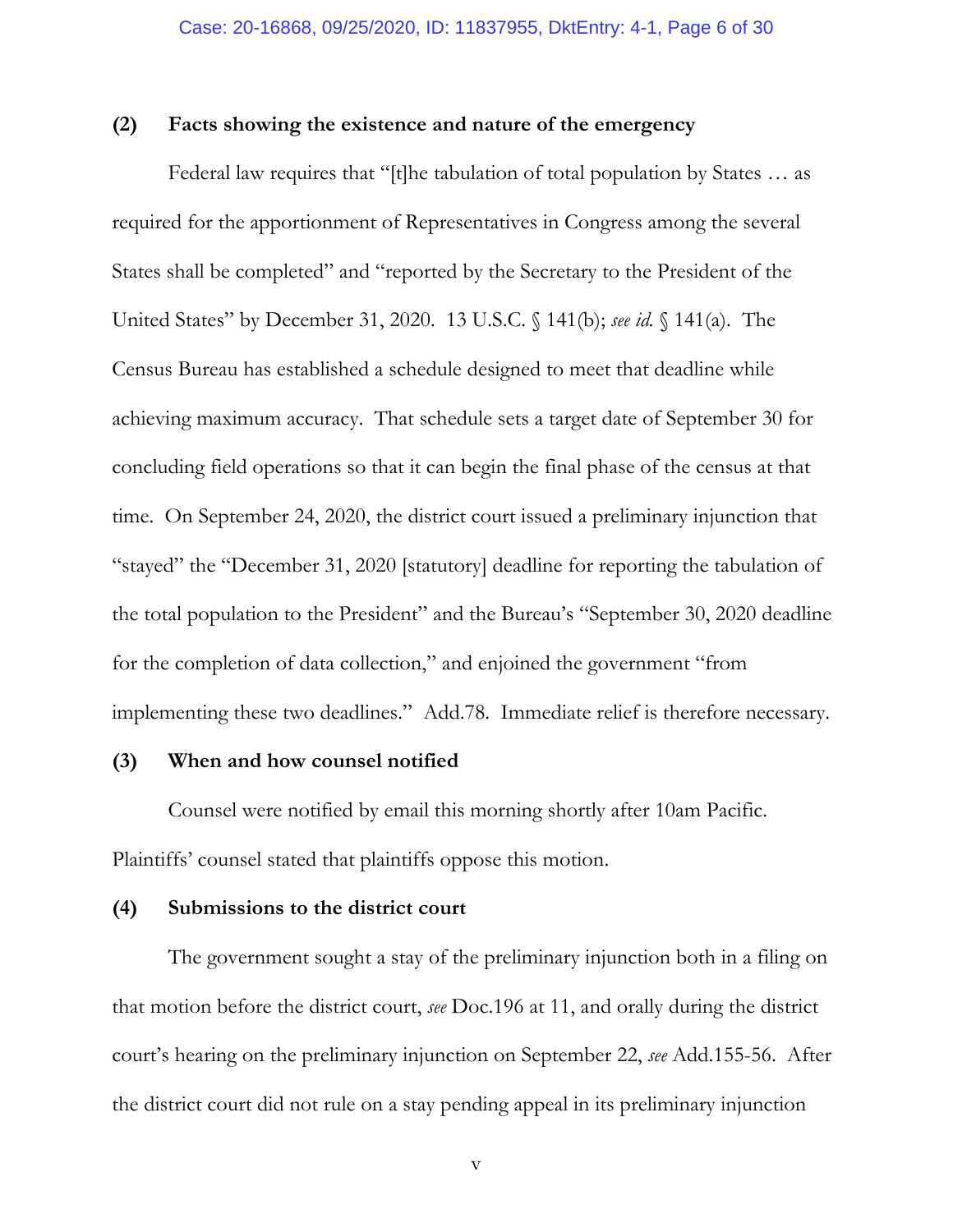order, the government today filed a renewed motion for stay pending appeal out of abundance of caution, Doc.211, which the district court denied shortly thereafter, Doc.212.

## *Counsel for Defendants-Appellants*

JEFFREY BOSSERT CLARK *Acting Assistant Attorney General* 

SOPAN JOSHI  *Senior Counsel to the Assistant Attorney General* 

# MARK B. STERN BRAD HINSHELWOOD

 *Attorneys, Appellate Staff Civil Division U.S. Department of Justice 950 Pennsylvania Ave., NW Washington, DC 20530 202-514-7823*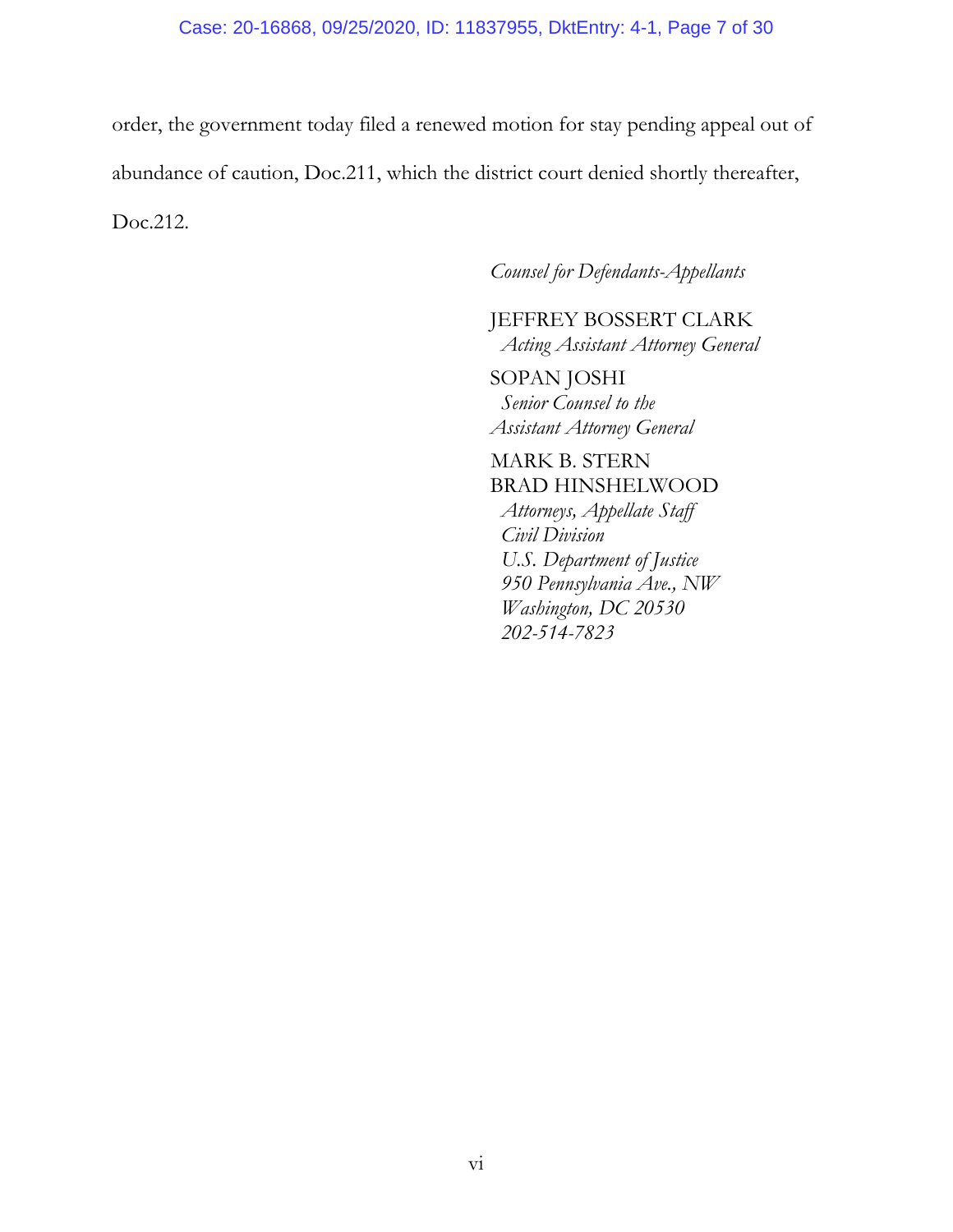## **INTRODUCTION AND SUMMARY**

The Secretary of Commerce, the Department of Commerce, the Bureau of the Census, and its Director respectfully request that this Court stay the district court's preliminary injunction entered on September 24, 2020 and that it immediately issue an administrative stay to allow the government to complete the decennial census by December 31 as required by the Census Act.

Congress has required that "[t]he tabulation of total population by States … as required for the apportionment of Representatives in Congress among the several States shall be completed" and "reported by the Secretary to the President of the United States" by December 31, 2020. 13 U.S.C. § 141(b); *see id.* § 141(a). In March 2020, the Census Bureau suspended field operations because of the COVID-19 pandemic, and it initially proposed that Congress adopt an extension of that statutory deadline. But when it became clear that Congress was unlikely to extend the deadline, the Bureau developed and began implementing a schedule, known as the "Replan Schedule," that could meet the statutory deadline despite the earlier delays. The schedule sets September 30 as the target date on which the Bureau will conclude datagathering operations in order to begin the final crucial phase of its operations in which it processes the vast array of data it has received—a process that requires analysis, corrections, and integration, culminating in the assignment of the entire population to over 11 million census "blocks" that form the basis for apportionment, redistricting, and the allocation of funds in a variety of programs.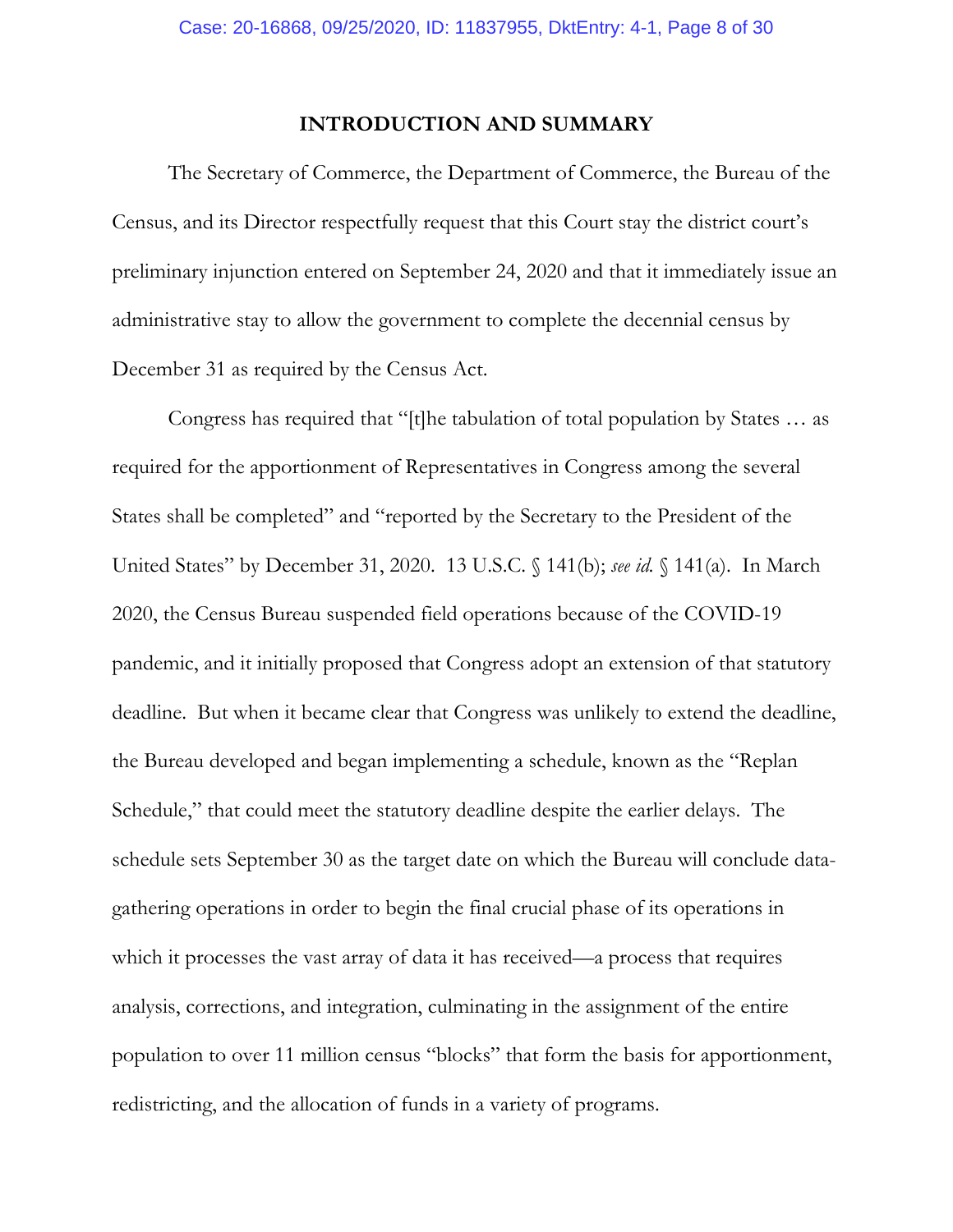#### Case: 20-16868, 09/25/2020, ID: 11837955, DktEntry: 4-1, Page 9 of 30

The district court did not question the lawfulness of the deadline imposed by the Census Act, and it "agree[d] that the Census Act's statutory deadlines bind" the Bureau. Add.68. The court nevertheless enjoined the Department and the Bureau from implementing the Schedule's "September 30, 2020 deadline for the completion of data collection and the December 31, 2020 [statutory] deadline for reporting the tabulation of the total population to the President." Add.78.

This unprecedented order rests on fundamental errors of law. Most notably, the court had no authority to compel the Census Bureau to violate a statutory deadline, and it compounded its error by invoking a statutory power "to postpone the effective date of *an agency action*," 5 U.S.C. § 705 (emphasis added), as the ground for ordering the agency to violate a *congressionally* specified deadline. Add.78. By ordering the agency to violate a key provision of the Census Act, the court turned the Administrative Procedure Act on its head. Moreover, the Replan Schedule was unquestionably designed to achieve an accurate census while meeting the statutory deadline. In preventing the Bureau from following that schedule, the district court identified no standard for judging the adequacy of the Schedule or the resulting census count. Instead, it simply declared that the Bureau could do a better job if it were released from the time constraints in the Census Act, and that it was arbitrary and capricious to develop a schedule that complied with Congress's express directive.

The injunction precludes the Census Bureau from exercising its expert judgment in determining how best to achieve an accurate census within the statutory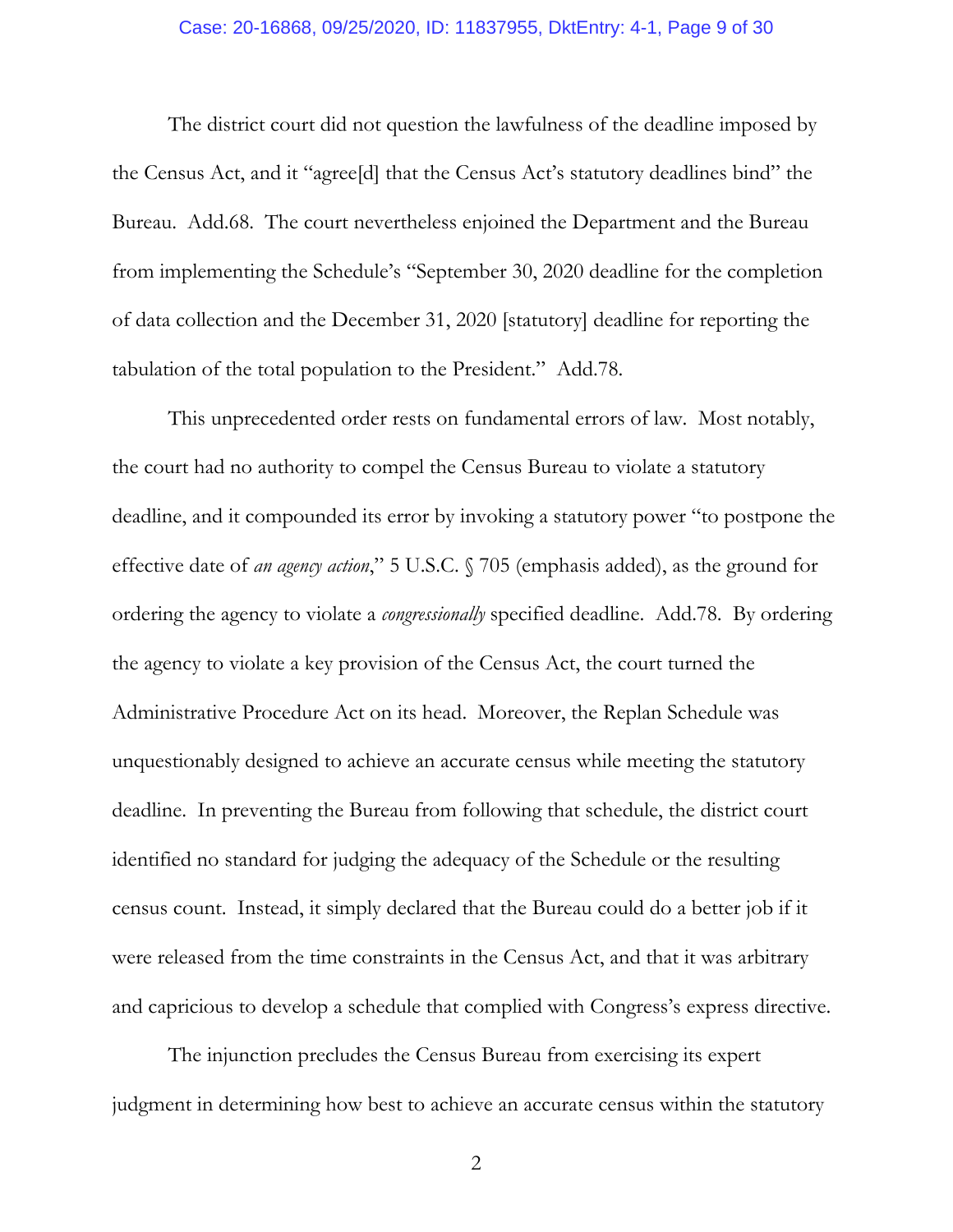#### Case: 20-16868, 09/25/2020, ID: 11837955, DktEntry: 4-1, Page 10 of 30

time frame. Most immediately, it requires the Bureau to continue field operations beyond September 30, thus precluding the Bureau from acting on its October 1 target date for the final vital phase of the census, or exercising its judgment as to whether and to what extent field operations might continue without jeopardizing accuracy or the ability to achieve compliance with the Census Act. That an immediate stay is needed from this Court on an emergency basis is in no small part a byproduct of the district court's repeated refusal to issue an appealable order. The court instead enjoined operations for 19 days under temporary restraining orders for the sole purpose of pursuing massive court-initiated discovery under the guise of compiling an administrative record regarding the Bureau's non-final set of scheduling waystations en route to the December 31 statutory deadline.

## **STATEMENT**

## **A. Background**

**1.** The Constitution requires that an "actual Enumeration shall be made" of the population every ten years "in such Manner as [Congress] shall by Law direct." U.S. Const. art. I, § 2, cl. 3. In the exercise of that authority, Congress has established the timetable for census operations. The Census Act sets "the first day of April" as "the 'decennial census date,'" 13 U.S.C. § 141(a), and prescribes that "[t]he tabulation of total population by States … as required for the apportionment of Representatives in Congress among the several States shall be completed within 9 months after the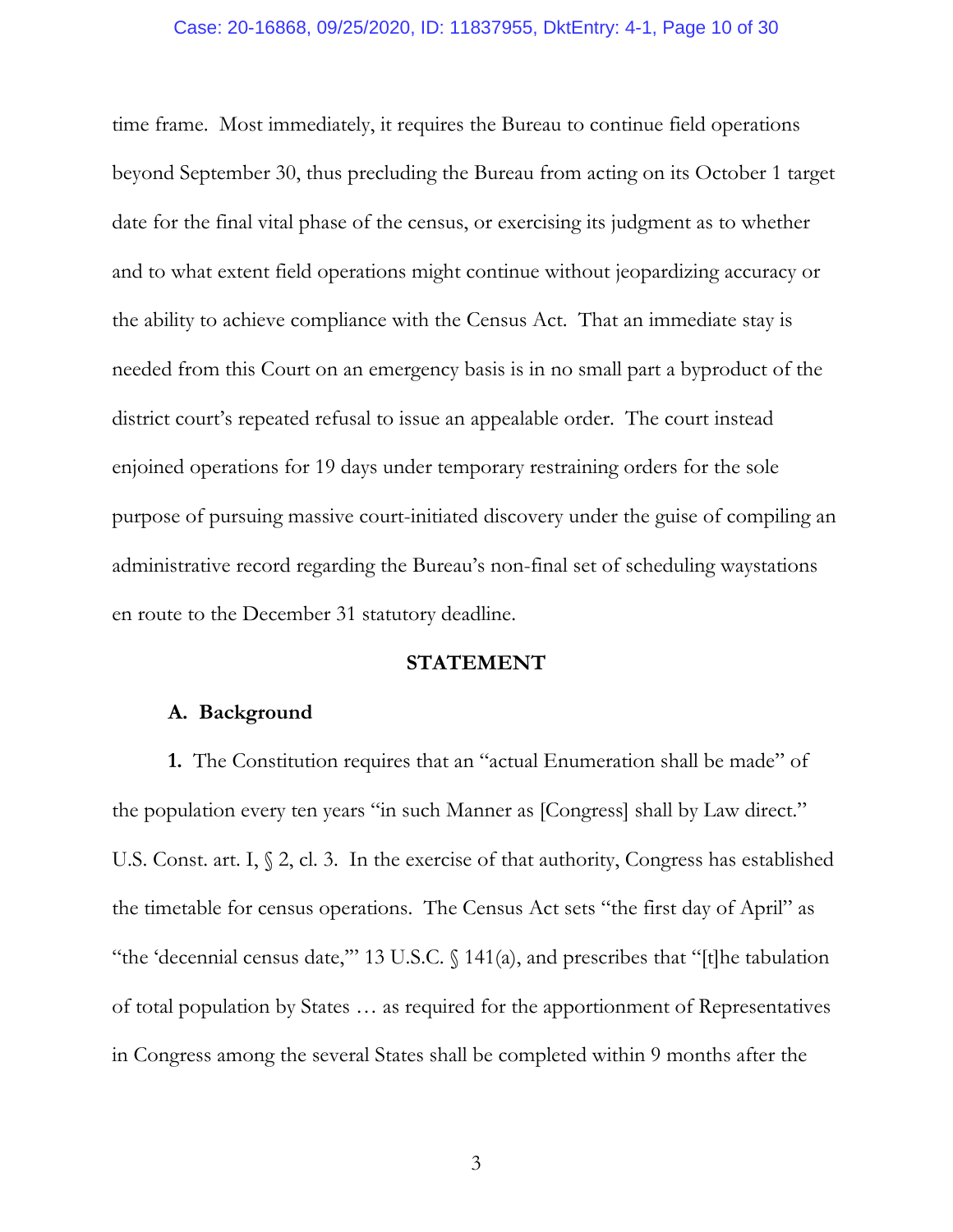### Case: 20-16868, 09/25/2020, ID: 11837955, DktEntry: 4-1, Page 11 of 30

census date and reported by the Secretary to the President of the United States," *id.*  $$141(b).$ 

After receiving the Secretary's report, the President, under a different statutory provision, calculates "the number of Representatives to which each State would be entitled," and transmits the resulting information to Congress within a week of the new session (here, January 10, 2021). 2 U.S.C. § 2a(a). Congress has also specified that "tabulations of population of each State requesting a tabulation plan, and basic tabulations of population of each other State, shall, in any event, be completed, reported, and transmitted to each respective State" by March 31, 2021. 13 U.S.C. § 141(c); *see Franklin v. Massachusetts*, 505 U.S. 788, 792 (1992) (describing sequence triggered by reporting of the census to the President).

**2.** The 2020 decennial census is an enormous and enormously complex operation. Particularly relevant here are the two final phases of the Census: the Non-Response Followup (NRFU) operation and the "post processing" operation. In NRFU the Bureau contacts non-responding addresses up to six times to secure a response. Enumerators also gather crucial information that may alter the Master Address File—the Bureau's account of every household in the country—such as changes resulting from construction, demolition, changing use, and many other factors.

In post processing, the Bureau engages in a sequence of data-processing operations designed to create reliable and usable statistics. The first step is to confirm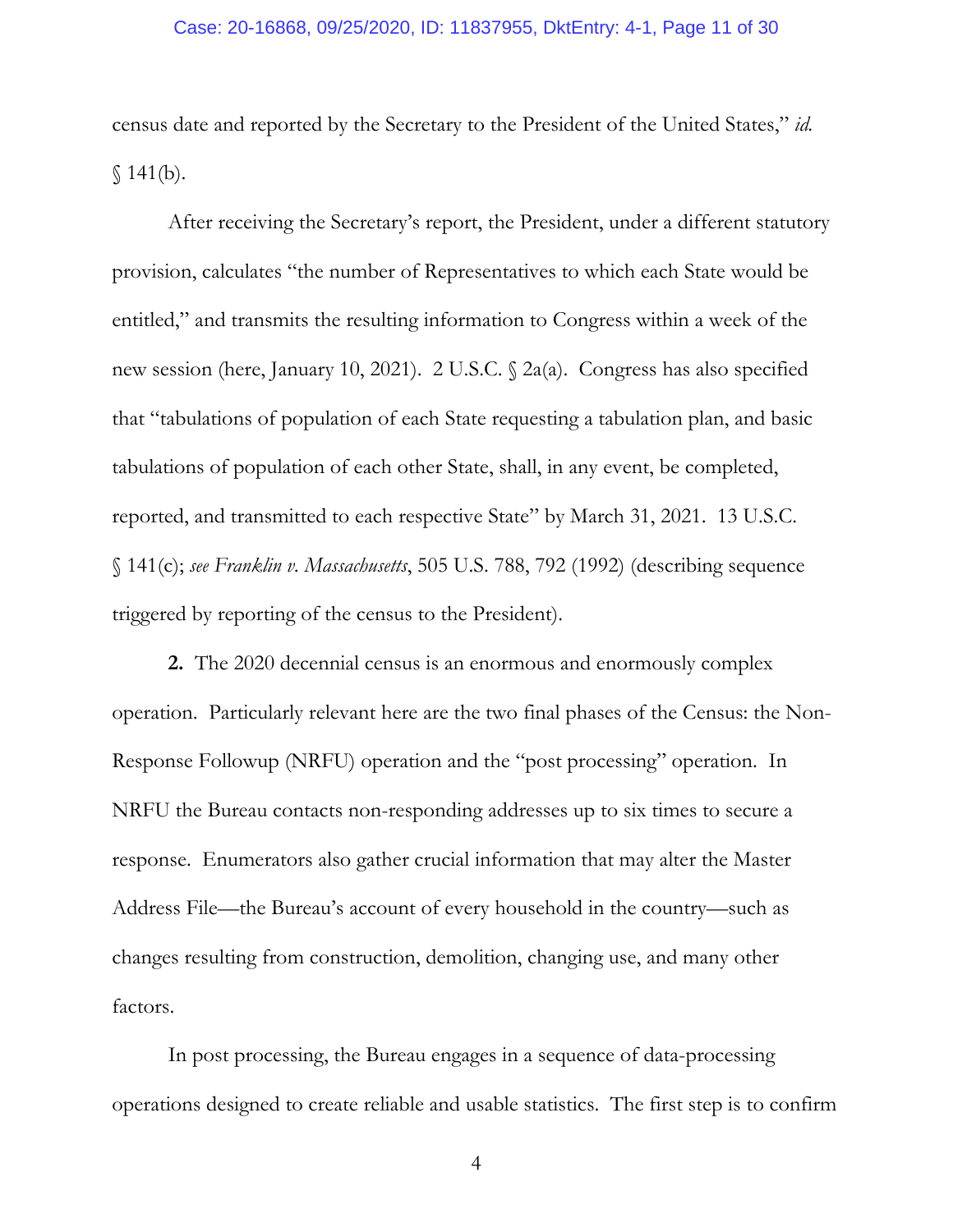### Case: 20-16868, 09/25/2020, ID: 11837955, DktEntry: 4-1, Page 12 of 30

or correct information in the Master Address File. The final Master Address File consists of over 11 million census "blocks" that form the backbone of the census, and which are aggregated into larger units for various purposes. Because this address information is central to the census, other data-processing operations cannot take place "until the entire universe" of addresses nationwide is determined, and postprocessing operations "must generally be performed consecutively." Add.97-98, ¶¶67, 68. Concluding field operations is thus an indispensable prerequisite for beginning post-processing operations.

**3.** The ongoing COVID-19 pandemic forced the Census Bureau to adapt quickly to new challenges, and, in mid-March, the Bureau initiated a four-week suspension of field operations to protect the health and safety of its employees and the public. Add.106, ¶78.

On April 13, the Bureau's staff finalized a schedule to adjust field operations in light of the pandemic called the "COVID Schedule." The COVID Schedule "assumed Congressional action" in the form of a 120-day extension of the statutory deadlines for providing appointment and redistricting data. Add.107, ¶80. Thus, in announcing the COVID Schedule, the Secretary of Commerce and the Director of the Census Bureau jointly "stated that they would seek statutory relief from Congress." *Id.*; *see* Doc.37-3 at 2. On the assumption that Congress would delay the completion date, the COVID Schedule would have continued the self-response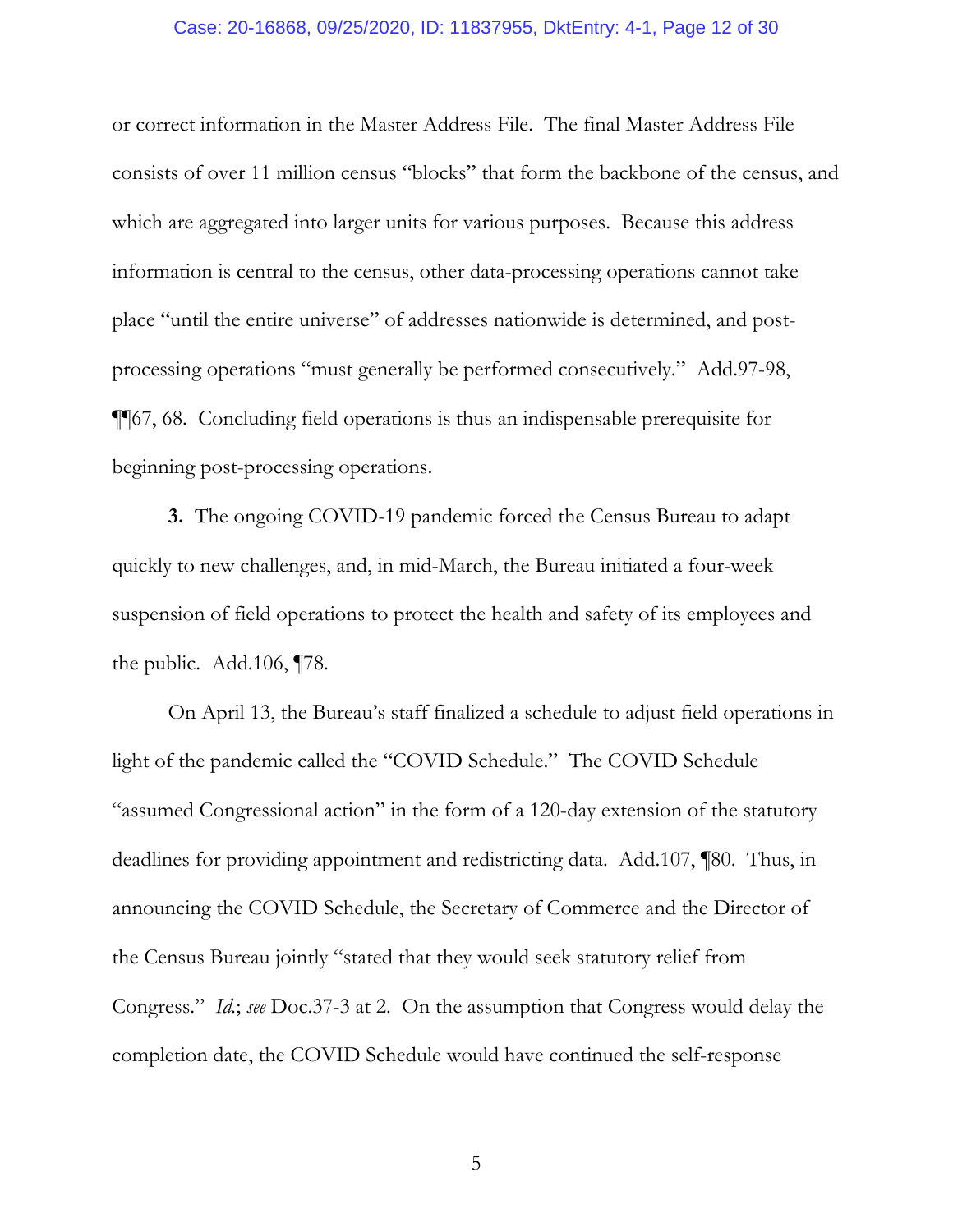#### Case: 20-16868, 09/25/2020, ID: 11837955, DktEntry: 4-1, Page 13 of 30

period and field operations (including the NRFU) until October 31, instead of July 31 as originally planned. Add.106, ¶79.

By late July it became clear that the Department could not rely on an amendment to the governing statute, and on July 29 the Secretary directed the Bureau's professional staff to develop a plan to meet the existing statutory deadlines. Add.107, ¶81. On August 3, Bureau staff presented a revised schedule to the Secretary, known as the "Replan Schedule," which the Secretary approved and announced that day. *Id.* The Bureau explained that it was "announcing updates to our plan … to accelerate the completion of data collection and apportionment counts by our statutory deadline of December 31, 2020, as required by law and directed by the Secretary of Commerce." Doc.37-1 at 1.

The Replan Schedule was designed to compress the remaining field operations and post processing into the five months remaining before the statutory deadline. Add.107-11, ¶¶82-89. The new schedule reduced the time for field operations by one month, concluding on September 30 instead of October 31. In doing so, the Replan Schedule takes advantage of efficiencies in the NRFU process (and the census design itself), such as software that maximizes enumerator effectiveness, as well as financial incentives to increase the number of enumerator hours worked "to get the same work hours as would have been done under the original timeframe." Add.109-10, ¶¶85-88. Thus, under the Replan Schedule, field operations are slated to conclude by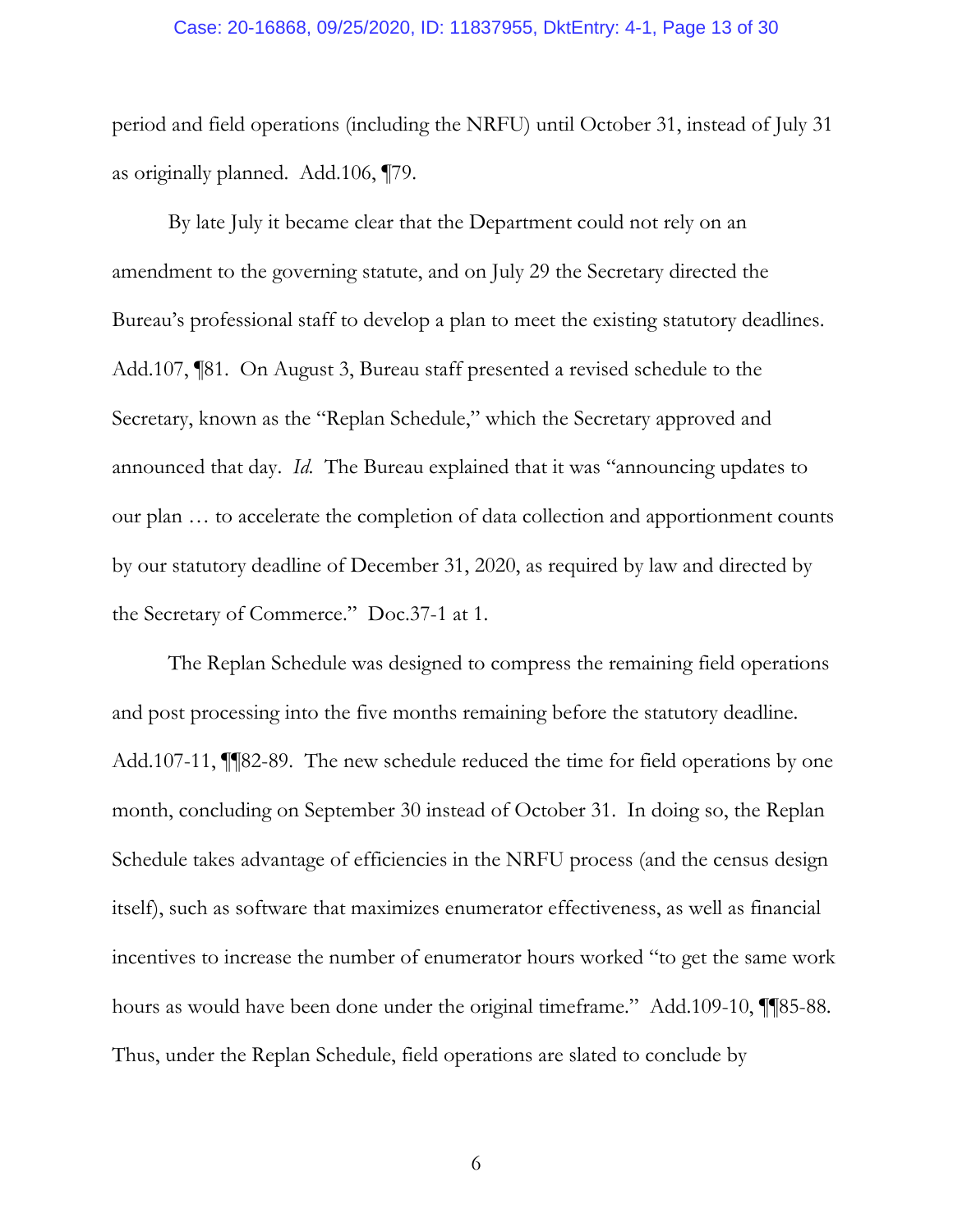### Case: 20-16868, 09/25/2020, ID: 11837955, DktEntry: 4-1, Page 14 of 30

September 30, and data processing is slated to begin on October 1. Add.113, ¶100; Add.149-50, ¶¶22, 24.

## **B. Prior Proceedings**

**1.** Plaintiffs, a group of local governments, Tribal nations, nonprofit organizations, and individuals, assert that the Bureau's current schedule violates the Enumeration Clause of the Constitution and that it constitutes final agency action that is arbitrary and capricious under the APA.

The district court granted a temporary restraining order on September 5, barring the Bureau from "implementing" the Replan Schedule or "allowing to be implemented any actions as a result of the shortened timelines" in that Schedule, "including but not limited to winding down or altering any Census field operations." Add.121-22.

During the period covered by the TRO, the district court engaged in quasiadversarial discovery to create what it described as an administrative record for the Replan Schedule. The government repeatedly explained that the Replan Schedule is not "agency action" within the meaning of the APA, and that there is therefore no administrative record associated with the Replan Schedule. *See, e.g.*, Add.15-17, 45. The government urged that if the court nevertheless believed that it was reviewing final agency action and that the action could not be sustained on the basis of the declaration submitted by the government, it should "find against the Defendants on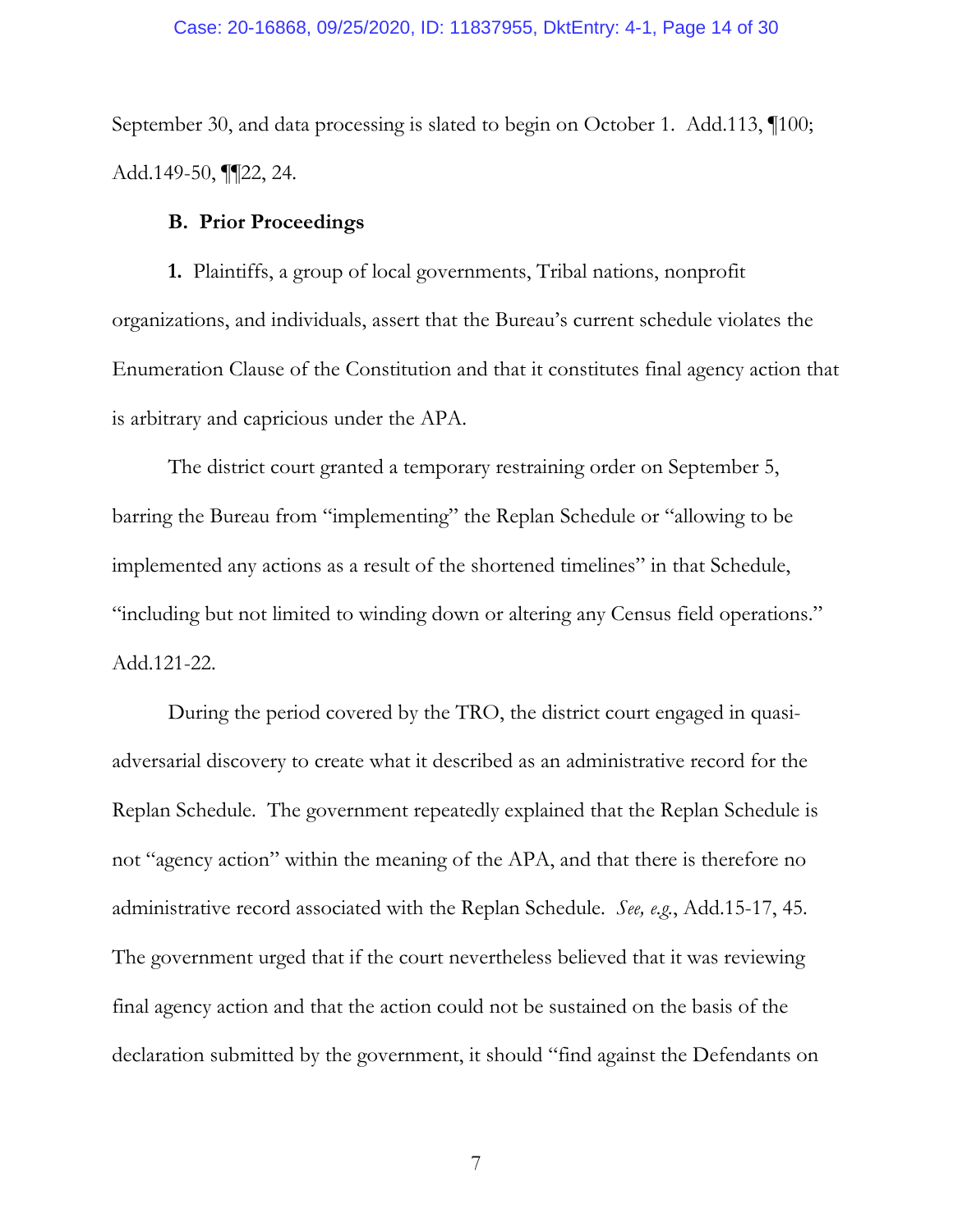## Case: 20-16868, 09/25/2020, ID: 11837955, DktEntry: 4-1, Page 15 of 30

the likelihood of success on the merits prong" and enter a preliminary injunction to enable sufficient time for orderly appellate review. Doc.88, at 3; Add.45-46.

The district court nevertheless delayed entry of an injunction and directed the expedited production of materials that would, in its view, constitute part of an administrative record. Doc.96, at 21-22. The district court ordered the government to file privilege declarations for all documents (before plaintiffs were required to challenge any specific privilege assertions) and proceeded to conduct *in camera* review through magistrate judges of all documents the government identified as privileged (notwithstanding the near-total absence of specific privilege objections by plaintiffs). Doc.153, at 1; Add.20 & n.5. In conducting this irregular process, the court concluded, among other things, that all documents postdating the Secretary's July 29 direction to prepare the Replan Schedule were post-decisional and thus not protected by the deliberative process privilege—in other words, that all deliberations regarding the formulation of the schedule at issue were post-decisional. Doc.179, at 6. On September 17, the court extended the TRO to more fully develop its conception of an administrative record, declaring that "Defendants must either produce or add to their privilege log about 1,800 documents." Add.136. In extending the TRO, the court again rejected the government's request (Doc.109, at 3) that, given the court's view of the case, it should instead enter a preliminary injunction to immediately allow for an appeal.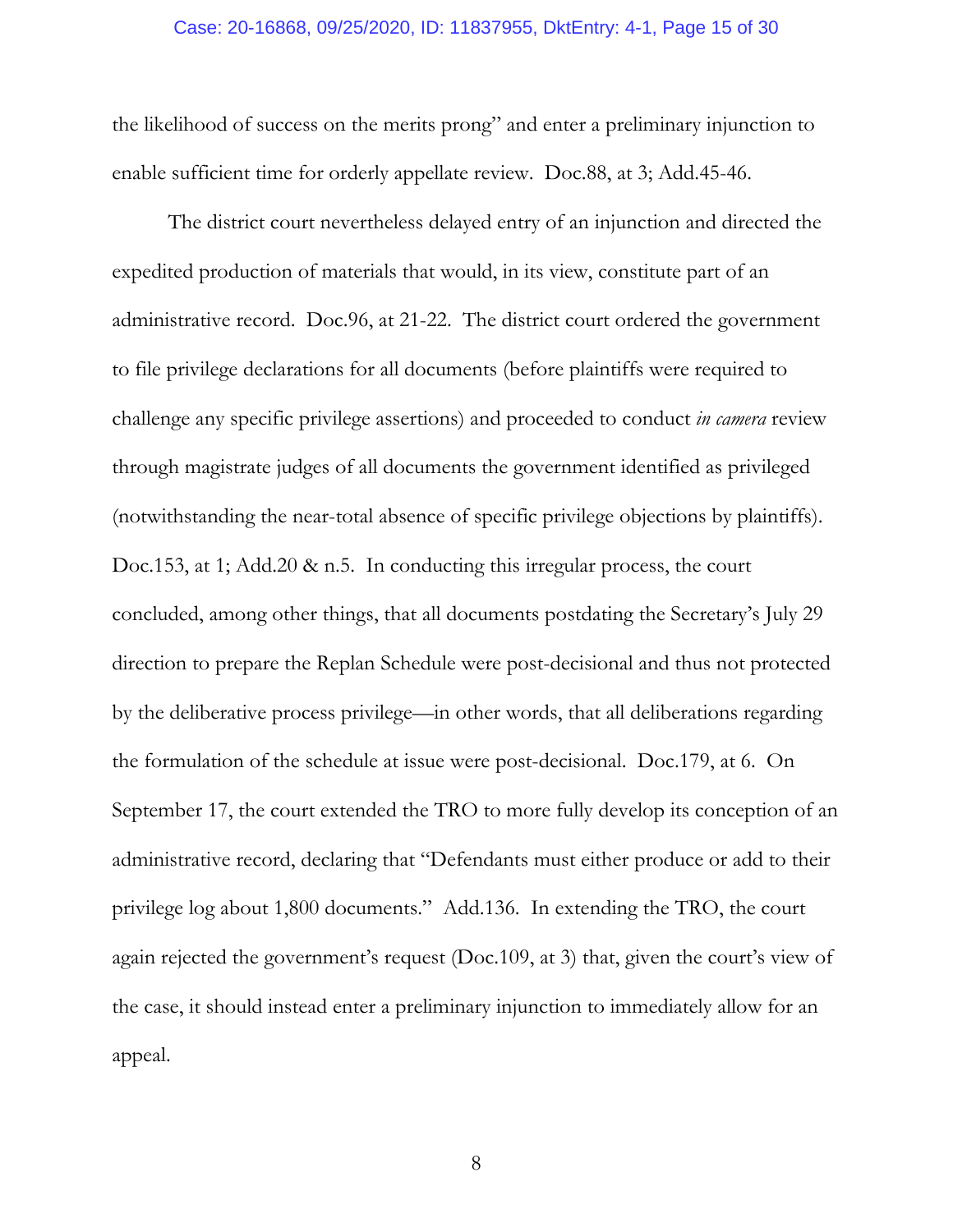## Case: 20-16868, 09/25/2020, ID: 11837955, DktEntry: 4-1, Page 16 of 30

**2.** On September 24, the district court issued a preliminary injunction that "stayed pursuant to 5 U.S.C. § 705" the "September 30, 2020 deadline for the completion of data collection and December 31, 2020 deadline for reporting the tabulation of the total population to the President" and enjoined the government "from implementing these two deadlines." Add.78.

After finding that there was final agency action that was reviewable, the court found that the Bureau had acted arbitrarily and capriciously in failing to consider the possibility of violating the statutory deadline in the Census Act. The court emphasized that Bureau officials had stated (before developing or considering a revised plan, and while seeking an extension from Congress) "that the Bureau could not meet the December 31, 2020 statutory deadline," Add.59; *see* Add.63, and had more recently expressed doubt about meeting the deadline because of natural disasters and other issues, Add.61. The court declared that the agency had not adequately "explain[ed] why Defendants are 'required by law' to follow a statutory deadline that would sacrifice constitutionally and statutorily required interests in accuracy." Add.70.

## **ARGUMENT**

This Court should stay the preliminary injunction pending appeal, and enter an immediate administrative stay while it considers this motion. In determining whether to grant a stay, this Court considers "(1) whether the stay applicant has made a strong showing that he is likely to succeed on the merits; (2) whether the applicant will be irreparably injured absent a stay; (3) whether issuance of the stay will substantially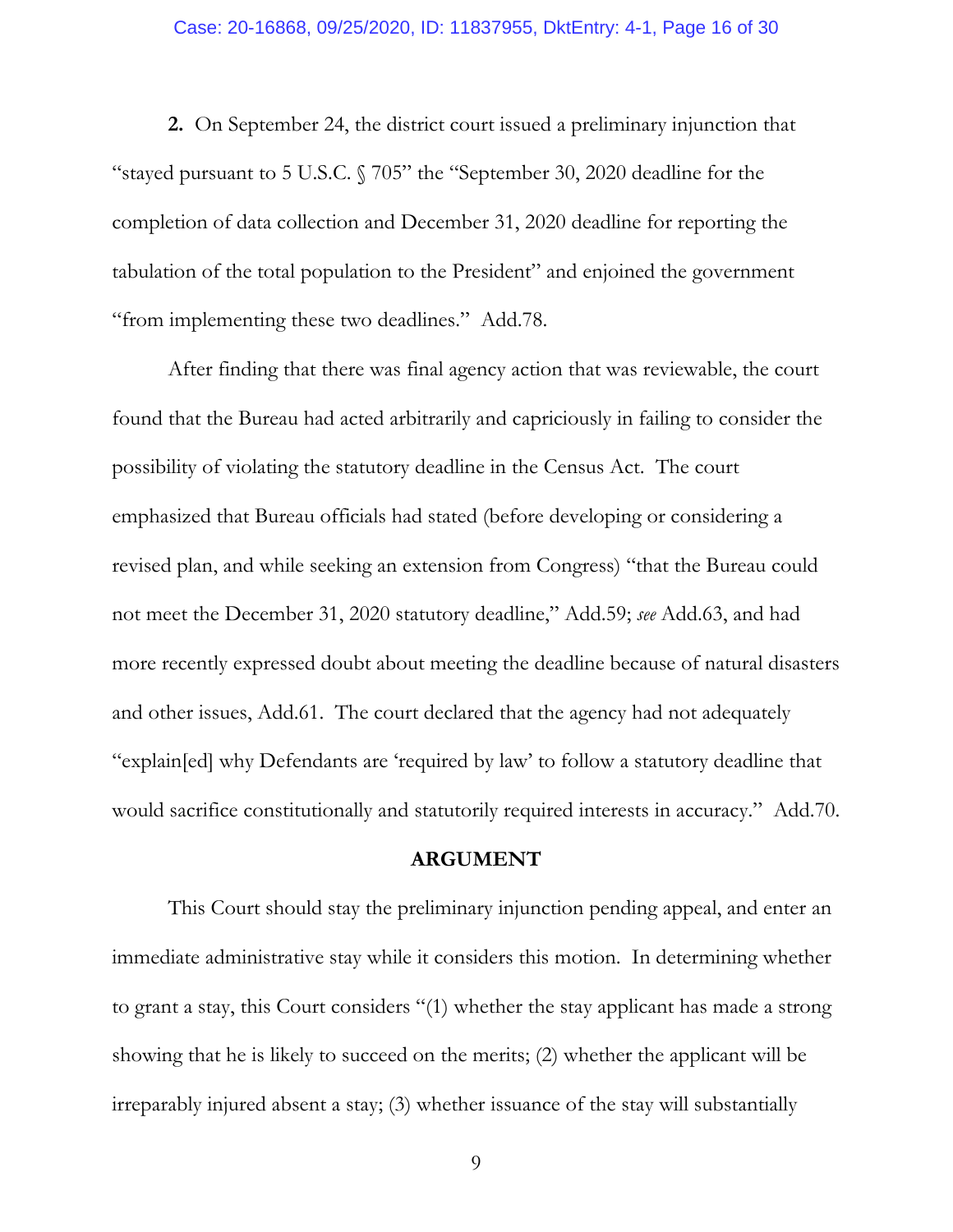### Case: 20-16868, 09/25/2020, ID: 11837955, DktEntry: 4-1, Page 17 of 30

injure the other parties interested in the proceeding; and (4) where the public interest lies." *Nken v. Holder*, 556 U.S. 418, 426 (2009) (quoting *Hilton v. Braunskill*, 481 U.S. 770, 776 (1987)).

The district court has required the Department of Commerce and the Census Bureau to defy the statutory mandate governing the census. The order is premised on grave legal error, and, unless stayed, will result in irreparable injury to the government and the public interest.

## **A. The District Court's Order Is Premised On Clear Legal Error**

**1. a.** The Enumeration Clause of the Constitution provides that the "actual Enumeration" of the population shall be conducted "in such Manner as [Congress] shall by Law direct." U.S. Const. art. I,  $\S$  2, cl. 3. As the Supreme Court has explained, this textual assignment grants Congress "virtually unlimited discretion" to "conduct[] the decennial" census, which Congress in turn largely has delegated to the Executive Branch. *Wisconsin*, 517 U.S. at 19. One aspect that Congress did not delegate, however, is the date for completion of apportionment counts. 13 U.S.C. § 141(b). That deadline is set at December 31, 2020.

The district court did not conclude that application of the statutory deadline is unconstitutional. On the contrary, it specifically declined to reach plaintiffs' argument on that score. Add.44. Accordingly, the court declared that it "agrees that the Census Act's statutory deadlines bind Defendants." Add.68.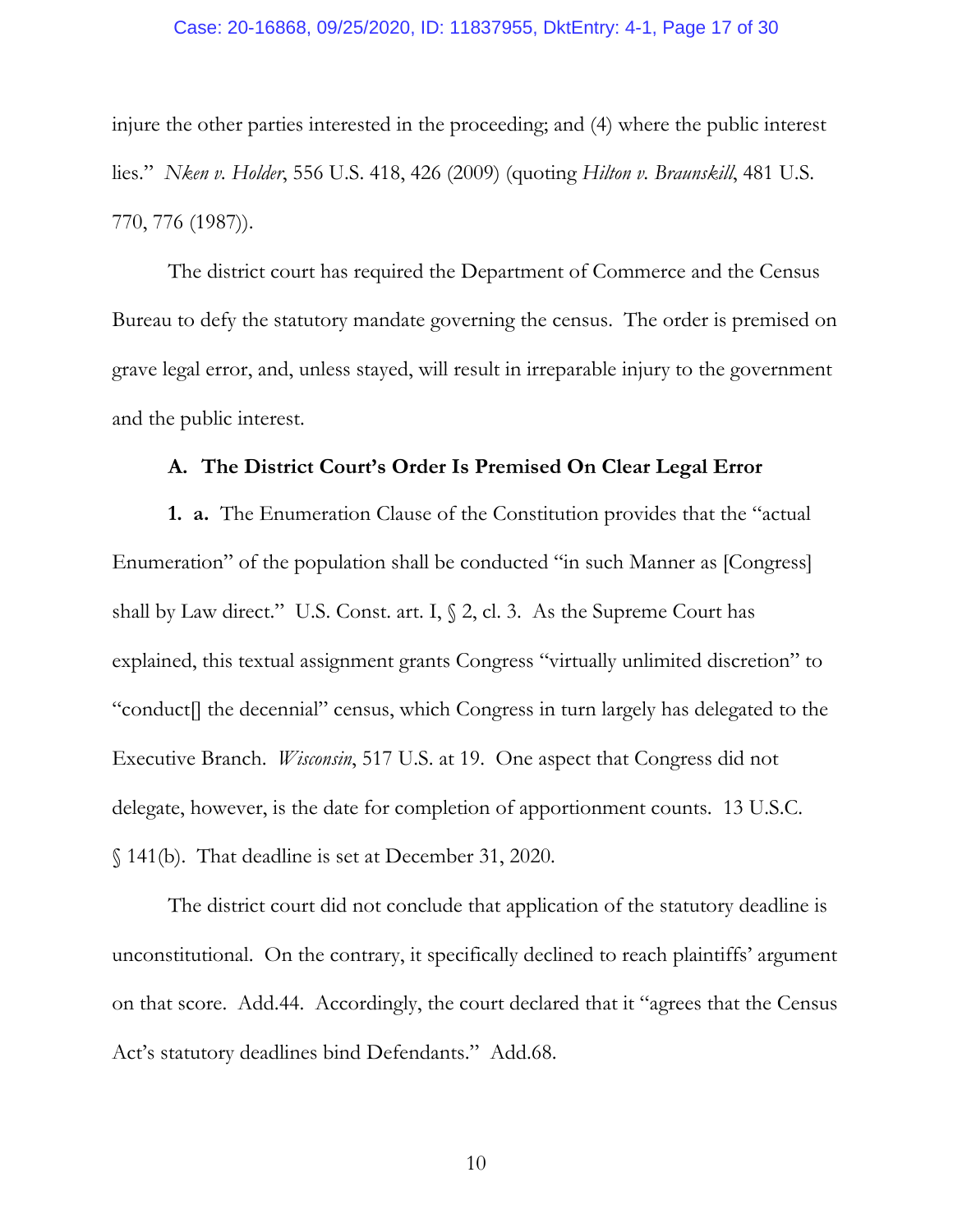That should have been dispositive. Agencies "do not have the authority to ignore unambiguous deadlines set by Congress," *Natural Res. Def. Council v. EPA*, 966 F.2d 1292, 1299 (9th Cir. 1992), and the Census Act is no exception: absolutely nothing suggests that the Department or the Bureau have any authority to disregard or unilaterally extend the statutory deadlines. When the Bureau developed the COVID Schedule that prescribed field operations to continue until October 31, 2020, it was proceeding on the assumption that Congress would extend the statutory deadline by 120 days. Congress, however, did not enact an amendment to the statute. As a result, the Bureau had no practical choice but to develop a schedule that would allow it to meet the statutory deadline. That is what it did with the Replan Schedule. The district court's order "stay[ing]" the statutory deadline under 5 U.S.C. § 705 is not only nonsensical—that provision of the APA allows staying only "agency action," not a congressionally enacted statute—but is premised on the remarkable belief that a court can, under the aegis of arbitrary-and-capricious review, compel an agency to act "not in accordance with law," 5 U.S.C.  $\sqrt{706(2)}$ (A).

**b.** The district court did not directly grapple with this fundamental problem. Instead, it purported to identify five failings in the agency's reasoning that rendered compliance with the statutory deadline arbitrary and capricious. But all of those reasons ultimately rest on the claim that the agency was insufficiently attentive to the possibility of *disregarding* Congress's plain instructions. *See, e.g.*, Add.47 (in adopting the Replan Schedule to "meet[] the Census Act's statutory deadline," the agency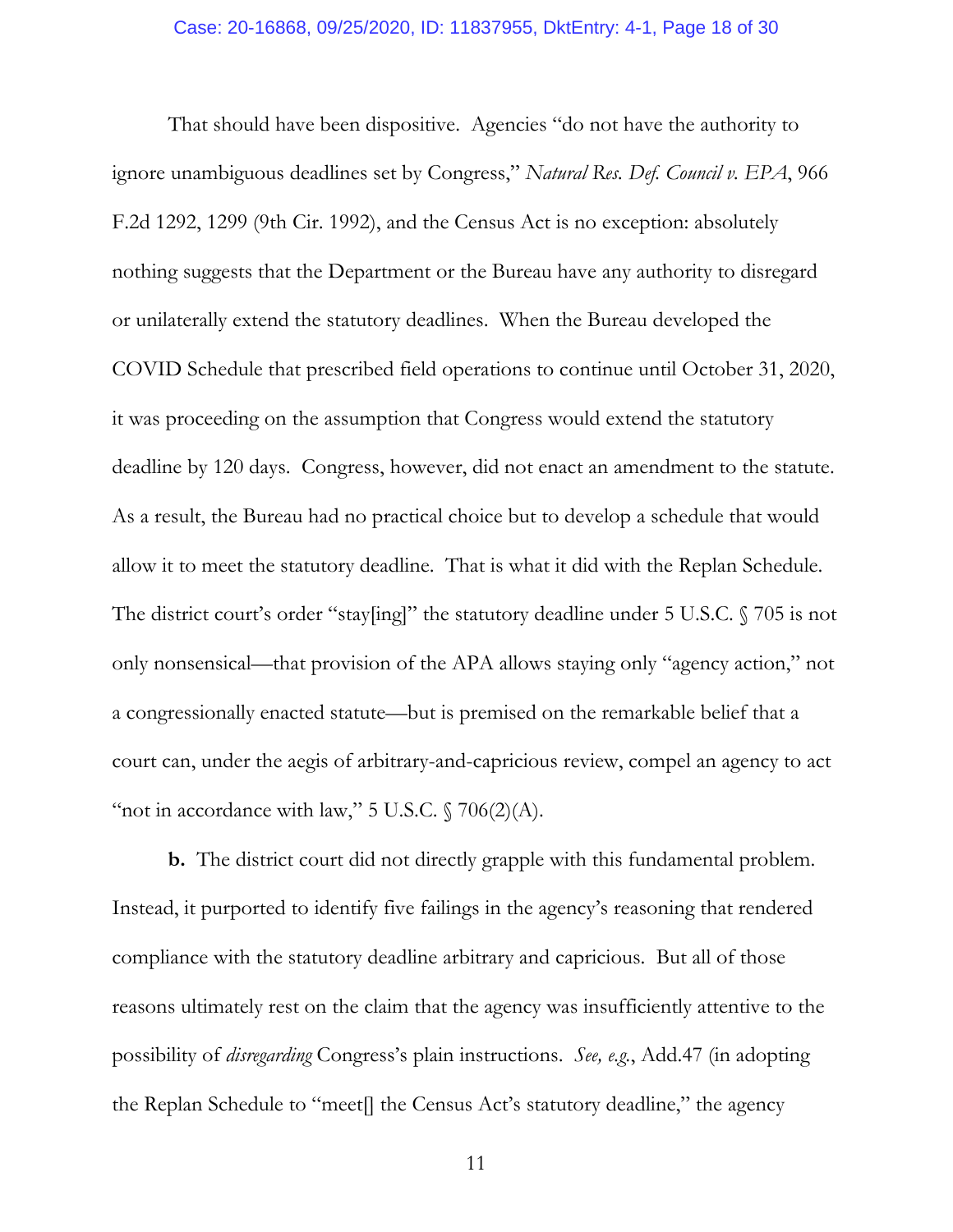### Case: 20-16868, 09/25/2020, ID: 11837955, DktEntry: 4-1, Page 19 of 30

"failed to consider how Defendants would fulfill their statutory and constitutional duties to accomplish an accurate count on such an abbreviated timeline"); Add.64 (agency acted arbitrarily and capriciously by "sacrific[ing] adequate accuracy for an uncertain likelihood of meeting one statutory deadline"); Add.70 (concluding that the agency's announcement of the Replan Schedule "never explains why Defendants are 'required by law' to follow a statutory deadline that would sacrifice constitutionally and statutorily required interests in accuracy").

The district court sought support for this novel holding in a misreading of disparate cases holding either that an agency does not necessarily lose authority to implement a statute when it exceeds statutory deadlines, or that attempts to compel agency action as unlawfully withheld do not succeed simply because an agency has not acted by the date prescribed by statute. Those cases are quite unlike "staying" a statutory deadline or enjoining an agency from "implementing" such a deadline. And in all events, the court in each of those cases based its holding on its interpretation of the statute at issue.

In *Barnhart v. Peabody Coal Co.*, 537 U.S. 149 (2003), for example, the Supreme Court analyzed the governing statute to conclude that it did not deprive the agency of authority to assign coal retirees to coal companies for purposes of funding retiree benefits under that Act. The Court noted, among other things, that "[s]tructural clues support the Commissioner in the Coal Act's other instances of combining the word 'shall' with a specific date that could not possibly be read to prohibit action outside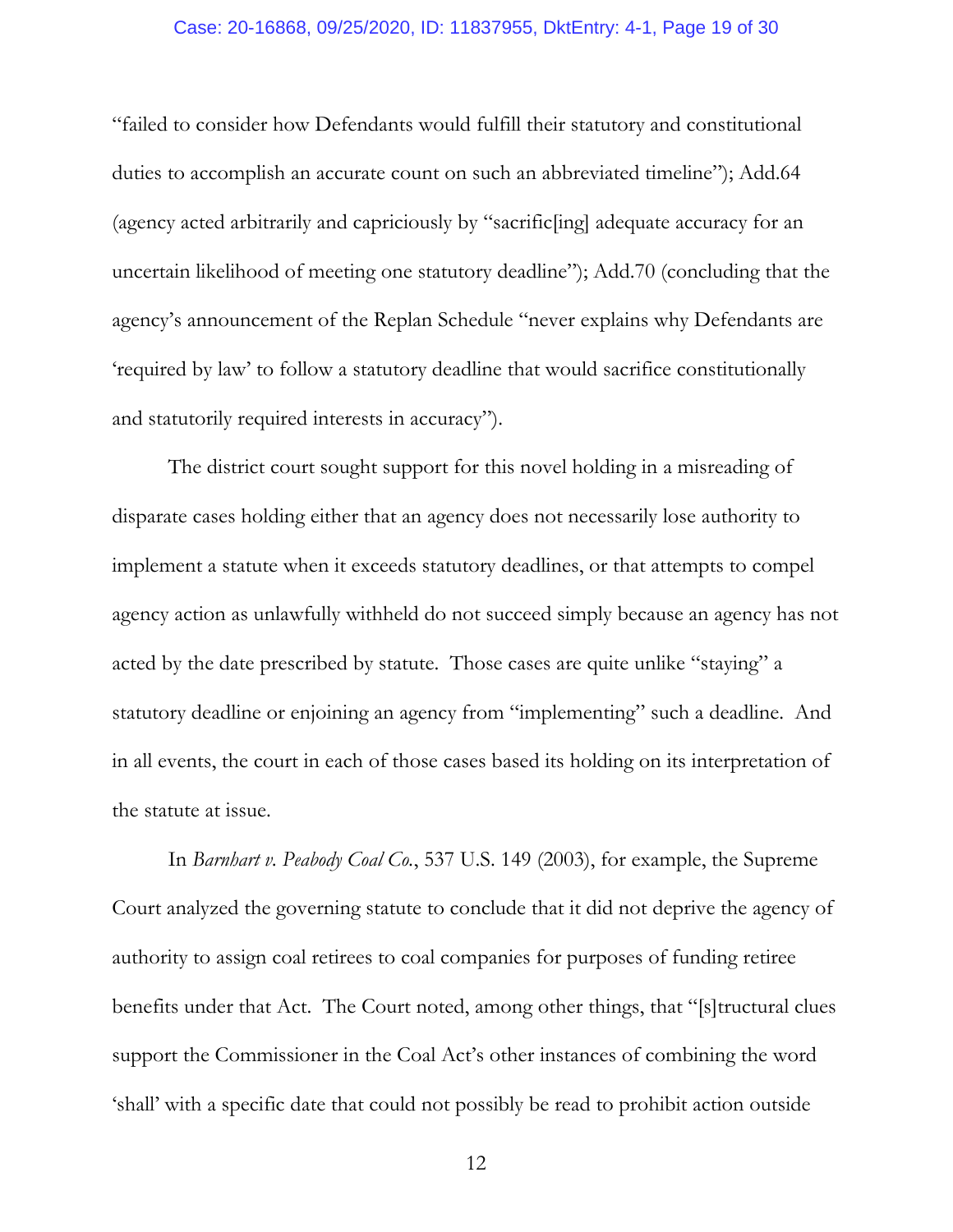the statutory period." *Id.* at 161. Similarly, in *Linemaster Switch Corp. v. U.S. E.P.A.*, 938 F.2d 1299 (D.C. Cir. 1991), the D.C. Circuit concluded that the applicable statute authorized EPA to add hazard waste sites after a statutory deadline, explaining that "[o]ur own review of the legislative history surrounding [the statute] suggests that Congress would not have wanted to revoke EPA's authority to list sites." *Id.* at 133. In *Newton County Wildlife Ass'n v. U.S. Forest Service*, 113 F.3d 110, 112 (8th Cir. 1997), the Eighth Circuit held that the statutory deadline did not by its terms apply to the action, and that the agency "did not violate" the statute. And in *National Congress of Hispanic American Citizens v. Usery*, 554 F.2d 1196, 1198 (D.C. Cir. 1977), the court rejected an attempt to compel agency action as unlawfully withheld, explaining that "[t]he sole issue involved is whether Congress meant for the timetable in [the statute] to be mandatory." In contrast to the decisions cited by the district court, the deadline here concerns not regulatory programs but the report to the President, who then in turn provides a report to Congress itself. *See* 2 U.S.C. 2a(a). That Congress might choose to retroactively extend census deadlines, as it did in the early 1800s, Add.67, only underscores the absence of the Executive's authority to disregard those deadlines while they remain in place.

The district court's reliance on *Regents of the University of California v. Department of Homeland Security*, 140 S. Ct. 1891, 1911 (2020), for the proposition that "Defendants 'did not appear to appreciate the full scope of [their] discretion,'" Add.68, was misplaced. *Regents* concerned the wind down of an enforcement policy adopted by the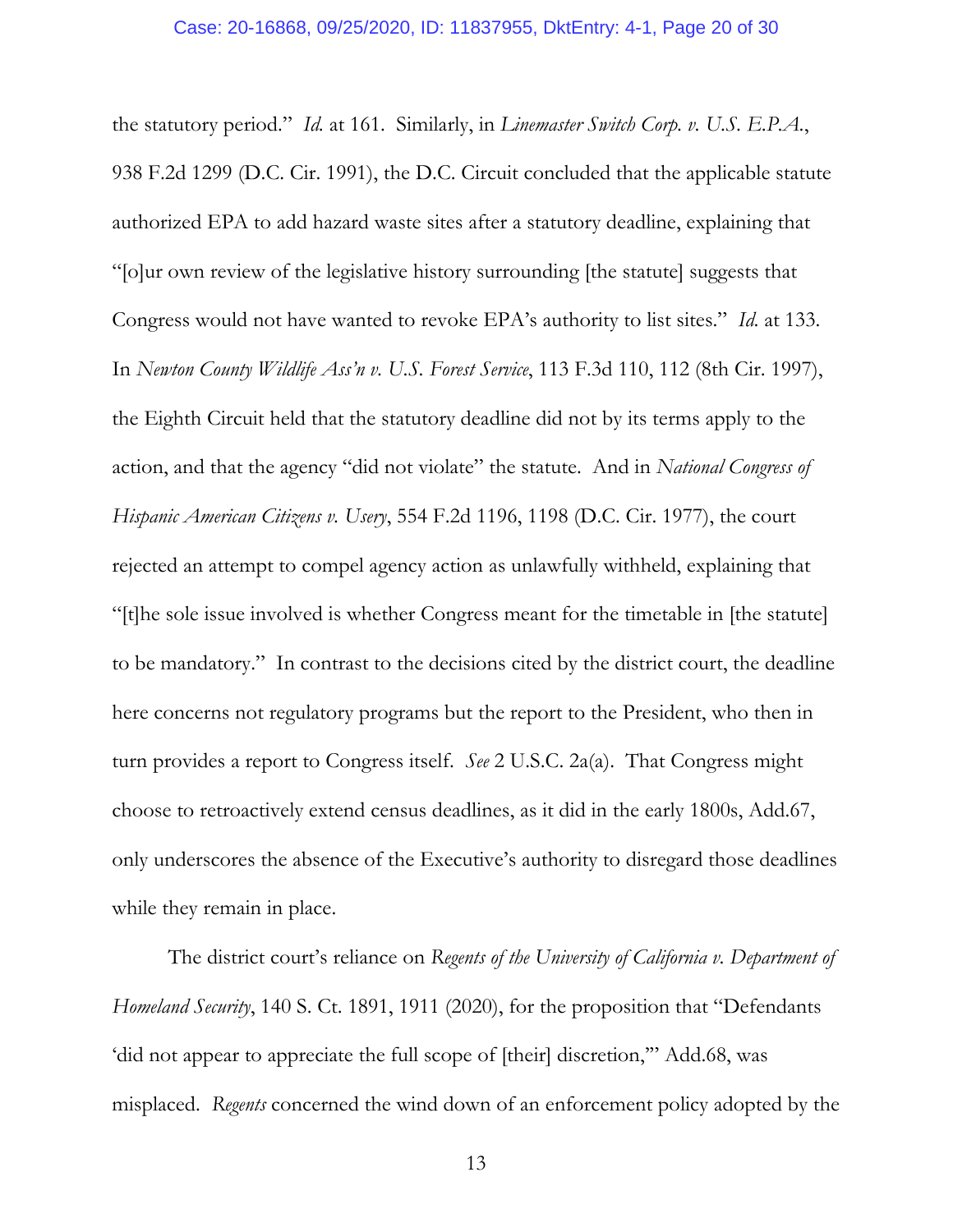### Case: 20-16868, 09/25/2020, ID: 11837955, DktEntry: 4-1, Page 21 of 30

agency *as a matter of discretion*. The Supreme Court did not suggest that agencies have similar discretion to disregard express Congressional commands.

**c.** The district court committed a related error in repeatedly declaring that the Bureau's "statutory and constitutional duties to accomplish an accurate count" require the Bureau to proceed as if the statutory deadline is precatory or merely aspirational. Add.47; *see* Add.47-48, 66, 68. The court identified no judicially manageable or enforceable standard of census accuracy. The Supreme Court has repeatedly made clear that no census has been fully accurate. *See Department of Commerce v. U.S. House of Reps.*, 525 U.S. 316, 322 (1999) ("[T]he Bureau has always failed to reach—and has thus failed to count—a portion of the population."); *accord Wisconsin*, 517 U.S. at 6-8; *Karcher v. Daggett*, 462 U.S. 725, 735-38 (1983). Despite this fact, the Court has never suggested that the Constitution or the Census Act provides a standard for evaluating a particular census plan. Neither source "contain[s] guidelines for an accurate decennial census" that might suffice for a "judicially administrable standard" of accuracy. *Tucker v. U.S. Dep't of Commerce*, 958 F.2d 1411, 1415, 1417 (7th Cir. 1992); *cf. Wisconsin*, 517 U.S. at 17-18 (rejecting conclusion that past Supreme Court decisions required "a census that was as accurate as possible" and explaining that "[t]he Constitution itself provides no real instruction" on what metrics to use to measure "accuracy" in the census). In contrast, the requirement to present the complete census results to the President by December 31 is explicit and unambiguous.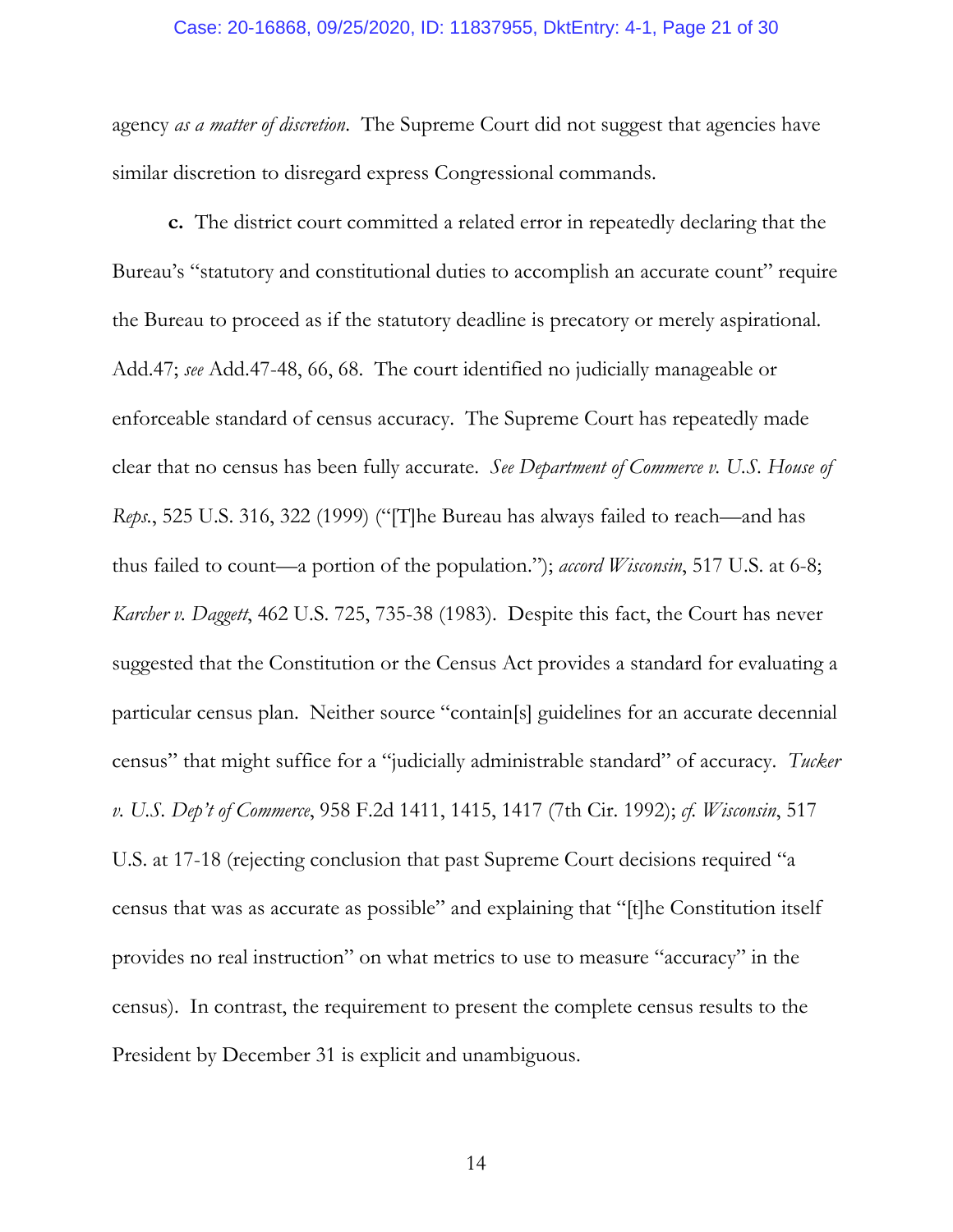### Case: 20-16868, 09/25/2020, ID: 11837955, DktEntry: 4-1, Page 22 of 30

The court mistakenly suggested that the Census Bureau itself had determined that complying with the statutory deadline would violate a legal standard. The court recounted in detail expressions of doubt by Bureau personnel about whether the Bureau could meet the statutory deadline, as well as internal discussions expressing worries about a reduction in accuracy or data quality as a result of a compressed timeframe. On this basis, the court declared that "the Bureau concluded internally that trying to get the count done by the December 31, 2020 statutory deadline would be unacceptable to the Bureau's statutory and constitutional interests in accuracy." Add.57; *see* Add.48-61.

These concerns did not represent a Bureau conclusion that a shortened timeframe would result in a violation of constitutional or statutory standards, and the cited statements relevant to plaintiffs' claims preceded the formulation and implementation of the Replan Schedule. The Bureau emphasized that it designed the Replan Schedule to "achieve a complete and accurate census and report apportionment counts by the statutory deadline," Add.111, ¶91, by leveraging the "more efficient and accurate data collection operation" enabled by "the design of the 2020 Census," and taking advantage of programs to encourage enumerators to work "the same work hours as would have been done under the original time frame," Add.109, ¶¶86, 88. There is no indication that the Bureau believes that the Replan Schedule will result in unacceptable inaccuracies—provided that the Bureau is, in fact, allowed to operate under that Schedule, and adjust its operations to conditions on the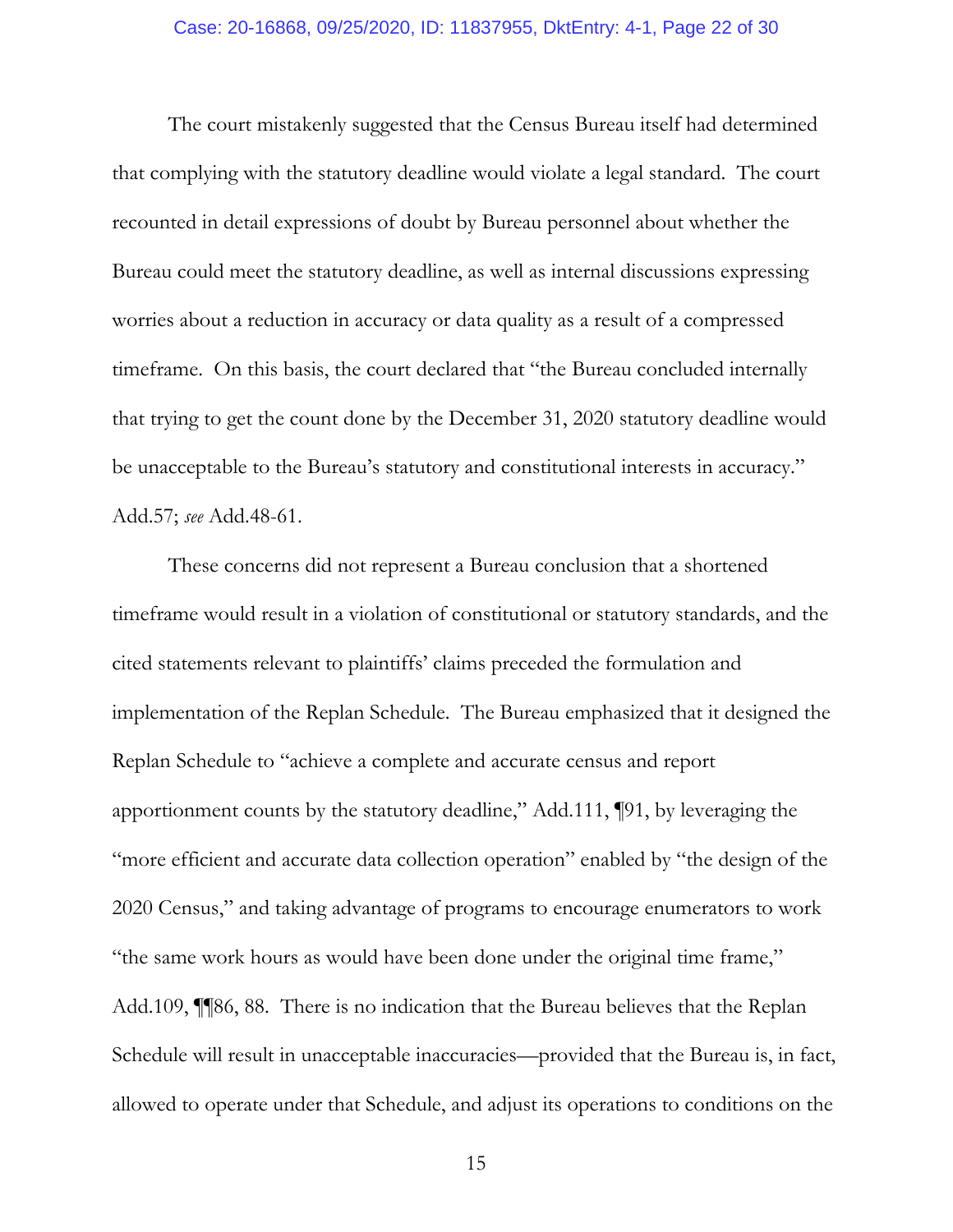### Case: 20-16868, 09/25/2020, ID: 11837955, DktEntry: 4-1, Page 23 of 30

ground, without court-imposed delays, judicial micromanagement of the Bureau's operations, and the distractions attendant to improperly ordered discovery. *See* Add.147-48, ¶14.

**2.** Even apart from the fatal legal errors underlying its analysis, the court's order constitutes an extraordinary intrusion into the operation of a complex and technical agency program developed and implemented over years, involving enormous resources and personnel. A court cannot properly entertain the sort of "broad programmatic attack on an agency's operations" that is "preclude[d]" by the APA. *Norton v. Southern Utah Wilderness All.*, 542 U.S. 55, 64 (2004). Plaintiffs must instead identify "circumscribed" and "discrete" agency actions that they challenge, *id.*  at 62; requests for improvement or changes to an agency program must be made in "the halls of Congress, where programmatic improvements are normally made," rather than by "court decree," *id.* at 64 (quotation omitted). As the Fourth Circuit observed, challenging "design choices" in the 2020 census "inevitably would lead to court involvement in 'hands-on' management of the Census Bureau's operations," which "is precisely the result that the 'discreteness' requirement of the APA is designed to avoid." *NAACP v. Bureau of the Census*, 945 F.3d 183, 191 (4th Cir. 2019).

The Replan Schedule, like the COVID Schedule, is a collection of individual judgments by the Census Bureau, all subject to constant revision based on new data, time and resource constraints, and changes in conditions on the ground. New obstacles may pose delays, but in other cases new efficiencies in the design and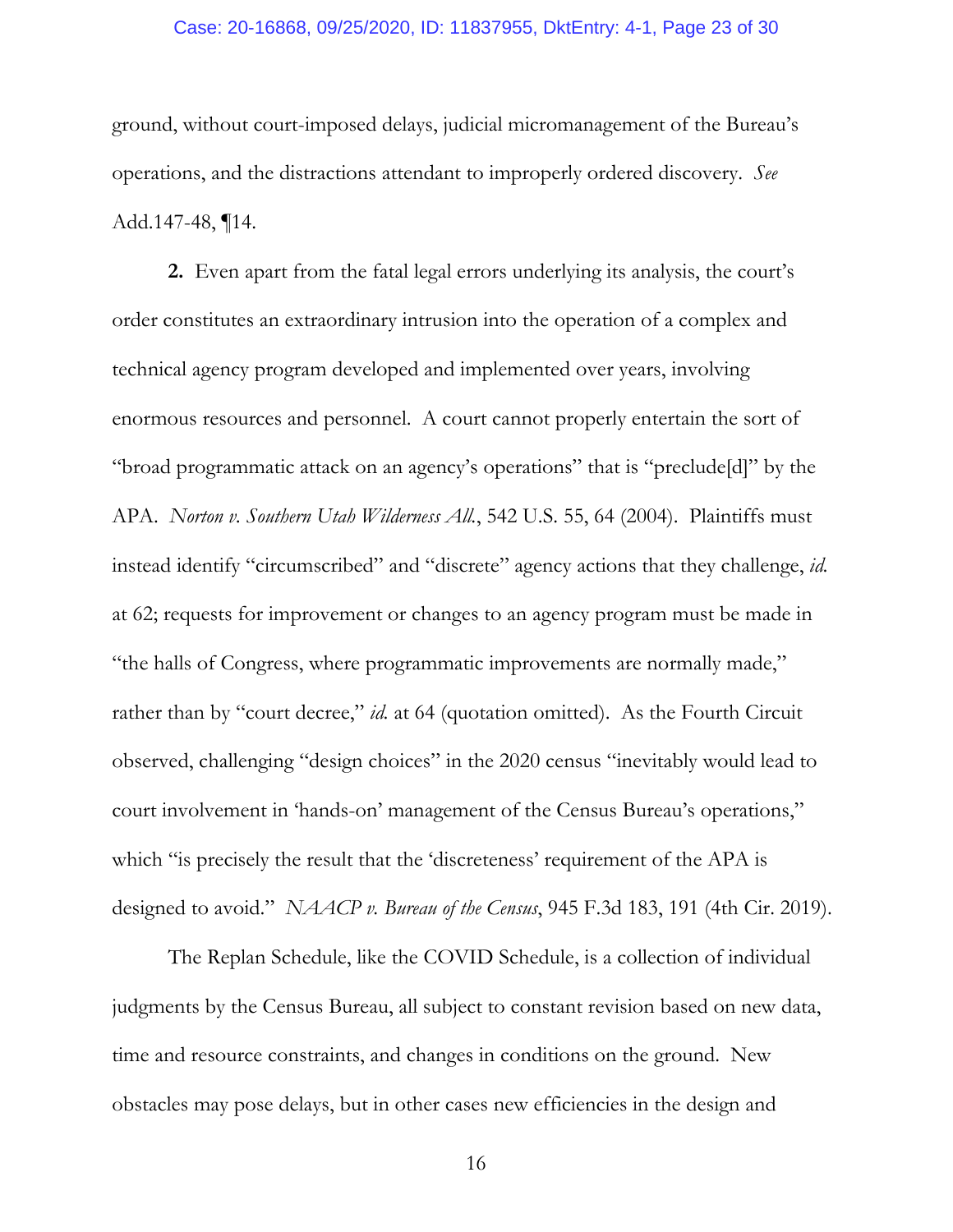### Case: 20-16868, 09/25/2020, ID: 11837955, DktEntry: 4-1, Page 24 of 30

execution of the census may advance a timetable. Indeed, as of September 4, before the court's temporary restraining order, the Bureau had already completed operations in approximately 50 area census offices where counting was complete, and those closeouts enabled the Bureau to reallocate "enumerator resources from areas that are complete to areas that require more work." Add.112, ¶¶95, 96. And by the end of the day of September 24, it had enumerated 97% of all households nationwide. *See*  https://2020census.gov/content/dam/2020census/news/daily-nrfu-rates/nrfu-ratesreport-09-25.pdf.

The district court's orders in this case track the breadth of plaintiffs' claims and the programmatic nature of the relief. After issuing and extending a TRO that barred the Bureau from implementing various components of the Replan Schedule, the court assumed supervisory authority over the census, ordering the Bureau to respond to employment complaints from individual enumerators, Doc.127 at 1, 2; Doc.127-1, ¶¶12-16, 20, 21; to address complaints submitted by individual non-party enumerators about alleged software glitches that predated the temporary restraining order, Doc.127 at 1, 2; Doc.127-1, ¶¶17, 19, 21; and to provide the court with information about how the Bureau is responding to wildfires in Western states, Doc.127 at 3; Doc.127-1 ¶22. The case now illustrates how "enter[ing] general orders 'compelling compliance with broad statutory mandates' … result[s] in 'injecting the judge into day-to-day agency management' and raises the 'prospect of pervasive oversight by federal courts over the manner and pace of agency compliance with such congressional directives.'" *Center for*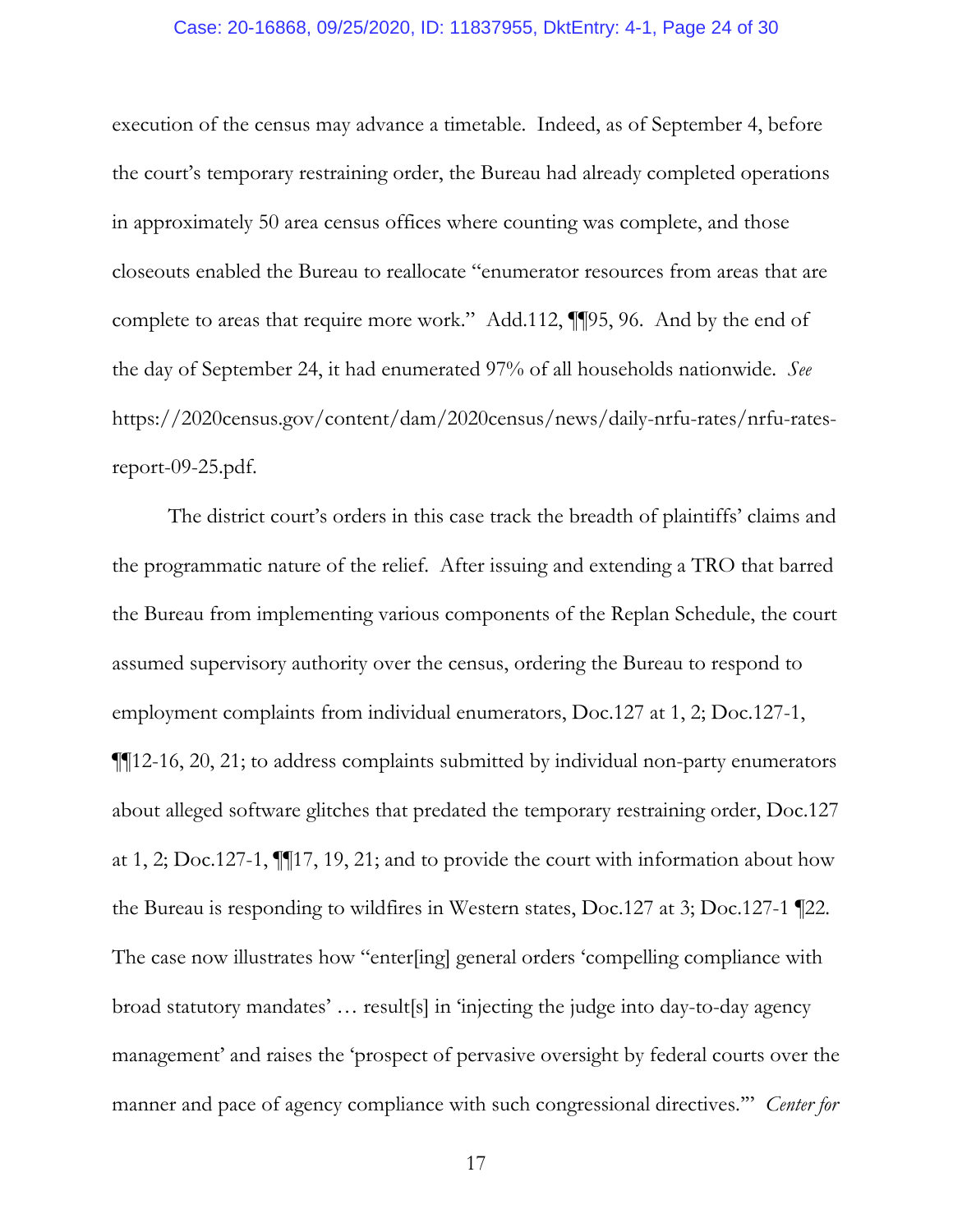*Biological Diversity v. Veneman*, 394 F.3d 1108, 1112 (9th Cir. 2005) (quoting *Southern Utah*, 542 U.S. at 66-67).

In insisting that it was not undertaking the management of the census, the court declared that, in contrast to *NAACP*, plaintiffs here claim that the Bureau "fail[ed] to consider important aspects of the problem" or give a "reasoned explanation" for the Replan Schedule. Add.30. But such assertions are common to every APA challenge, and they provide no basis for the court's injunction here. *See NAACP*, 945 F.3d at 189 (rejecting claims presented "as a request to 'set aside agency action' under Section 706(2)"). And although the district court insisted that plaintiffs' claims did not require the court "to enforce free-floating standards of 'sufficiency,'" Add.30, that is precisely what the injunction here does: it forbids the Bureau from following the Replan Schedule on the ground that the census will not be sufficiently accurate, without ever specifying what measure of accuracy is required or what level of accuracy the court believed the Replan Schedule would be able to achieve. An order that purports to direct the timing of agency operations and enjoins the Bureau "from implementing" both the statutory deadline and the predicate internal deadlines, Add.78, cannot be regarded as review of *discrete* agency action or as an order that compels performance with a discrete specific duty. *Southern Utah*, 542 U.S. at 64.

The district court was on no firmer ground in asserting that it was undertaking a review of "circumscribed, discrete agency action" on the basis that the Replan Schedule was "treated" that way by the Bureau internally. Add.31. The district court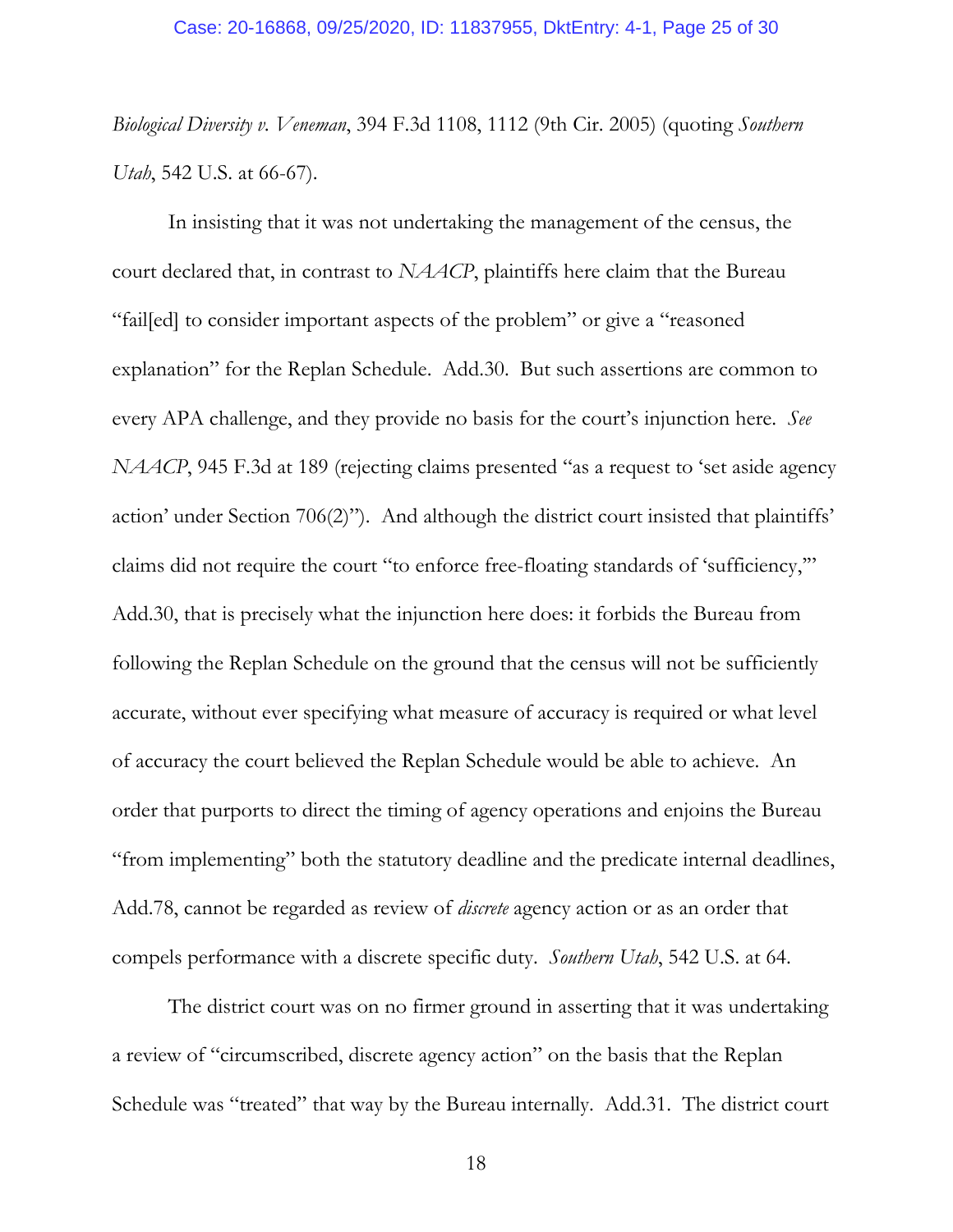### Case: 20-16868, 09/25/2020, ID: 11837955, DktEntry: 4-1, Page 26 of 30

apparently derived this conclusion from the fact that the Bureau "named [the Schedule] the 'Replan,'" presented it to the Secretary "in a single [Powerpoint] slide deck," announced it in one press release, and that the complex of decisions and deadlines that it reflects were "a codified term for the agency action directed and adopted by the Secretary." Add.31, 32. Being able to summarize the many changes in the multifarious operations entailed in shifting the course of the census in a set of Powerpoint slides and to group those changes under a general heading cannot elide the fact that they encompass a vast number of interlocking parts formulated to complete the most accurate census possible in the timeframe established by Congress. Nor does it render those myriad changes final or discrete agency action.

# **B. A Stay Is Necessary to Halt an Injunction That Requires the Census Bureau to Defy a Congressional Deadline and Precludes a Census That Conforms to the Governing Statute.**

An immediate administrative stay is necessary to prevent irreparable harm to the conduct of the census as mandated by statute, an interest shared by the public as well as by the Executive Branch and Congress. The Bureau cannot commence the final phase of the census until it concludes field operations, and the Replan Schedule establishes October 1 as the target date for beginning those post-processing operations. The period allotted for these crucial operations has already been significantly streamlined; the operations will require the concerted devotion of personnel and resources seven days a week throughout that time. Add.111, ¶89.To achieve an accurate census while meeting the statutory deadline, the Replan Schedule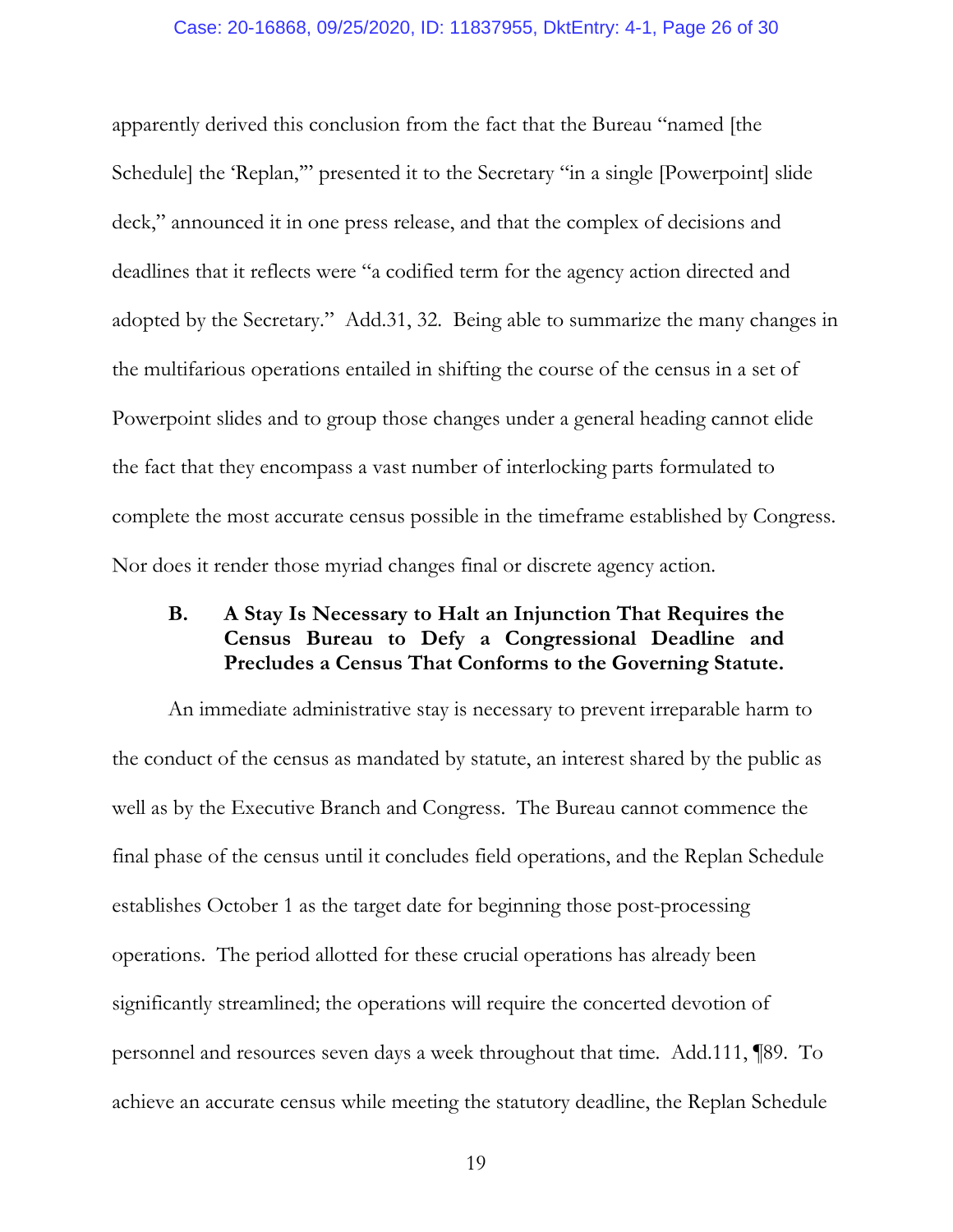### Case: 20-16868, 09/25/2020, ID: 11837955, DktEntry: 4-1, Page 27 of 30

shortened the schedule for post-processing operations from five to three months. In so doing, the Bureau has already "compressed post enumeration processes to the extent [it] believe[s] feasible," Add.150, [[24, and it must remain free to exercise its judgment to determine the point at which field operations must give way to post processing, without facing a Damoclean threat of contempt.

The district court did not question that its order would jeopardize the Bureau's ability to properly execute the post-processing phase within the statutory time frame, and it did not feel obliged to reckon with the consequences of its order in view of its belief that it could properly enjoin the Bureau from "implementing" the statutory deadline. Add.78. That premise, as discussed, is seriously mistaken, and every day in which the Bureau is precluded from exercising its judgment frustrates its ability to most efficiently allocate its resources to achieve an accurate enumeration while meeting the statutory deadline. Add.143-50, ¶¶5-15, 19-24.

The district court nevertheless dismissed the injury resulting from its injunction as simply causing the defendants to "miss[] a statutory deadline they had expected to miss anyway." Add.75. That a court would so cavalierly characterize an injunction that would compel an agency to operate in disregard of its statutory mandate exemplifies the extent to which the order departs from all sound principles of administrative law, equitable restraint, and interbranch comity.

That immediate relief is needed from this Court on an emergency basis is likewise an unfortunate result of the district court's refusal to accept the government's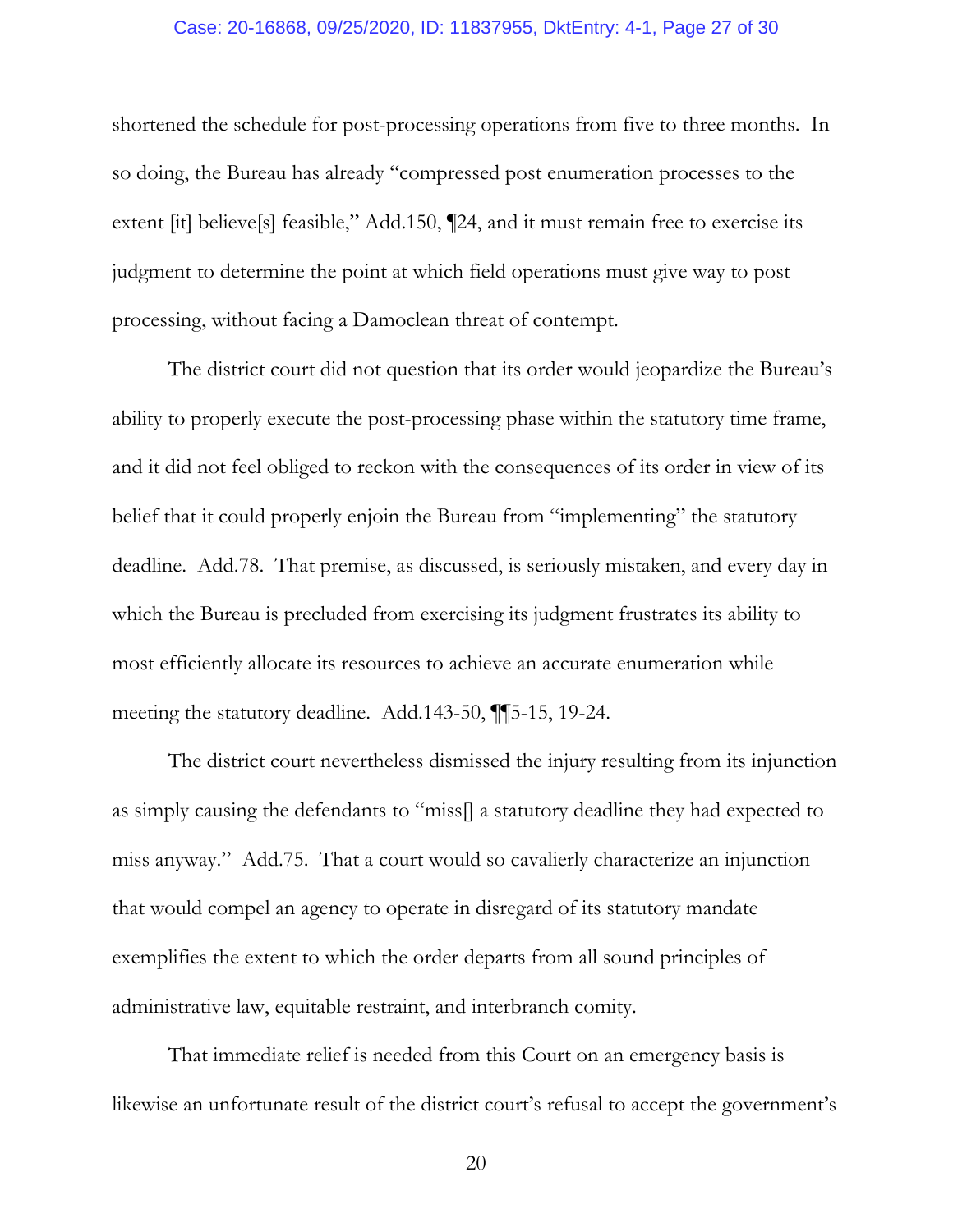express statements that the court should enter a preliminary injunction on the basis of the record before it, rather than needlessly pursuing post-hoc development of the court's view of an "administrative record." Given the delays caused by that detour, swift relief is critical to the Bureau's completion of the census within the framework established by Congress.

## **CONCLUSION**

The Court should (1) stay the preliminary injunction pending appeal, and (2) enter an immediate administrative stay while it considers this motion.

Respectfully submitted,

JEFFREY BOSSERT CLARK  *Acting Assistant Attorney General* 

SOPAN JOSHI *Senior Counsel to the Assistant Attorney General*

MARK B. STERN

 */s/ Brad Hinshelwood\_\_\_\_\_*  BRAD HINSHELWOOD  *Attorneys, Appellate Staff Civil Division U.S. Department of Justice 950 Pennsylvania Ave., NW Washington, DC 20530 202-514-7823* 

SEPTEMBER 2020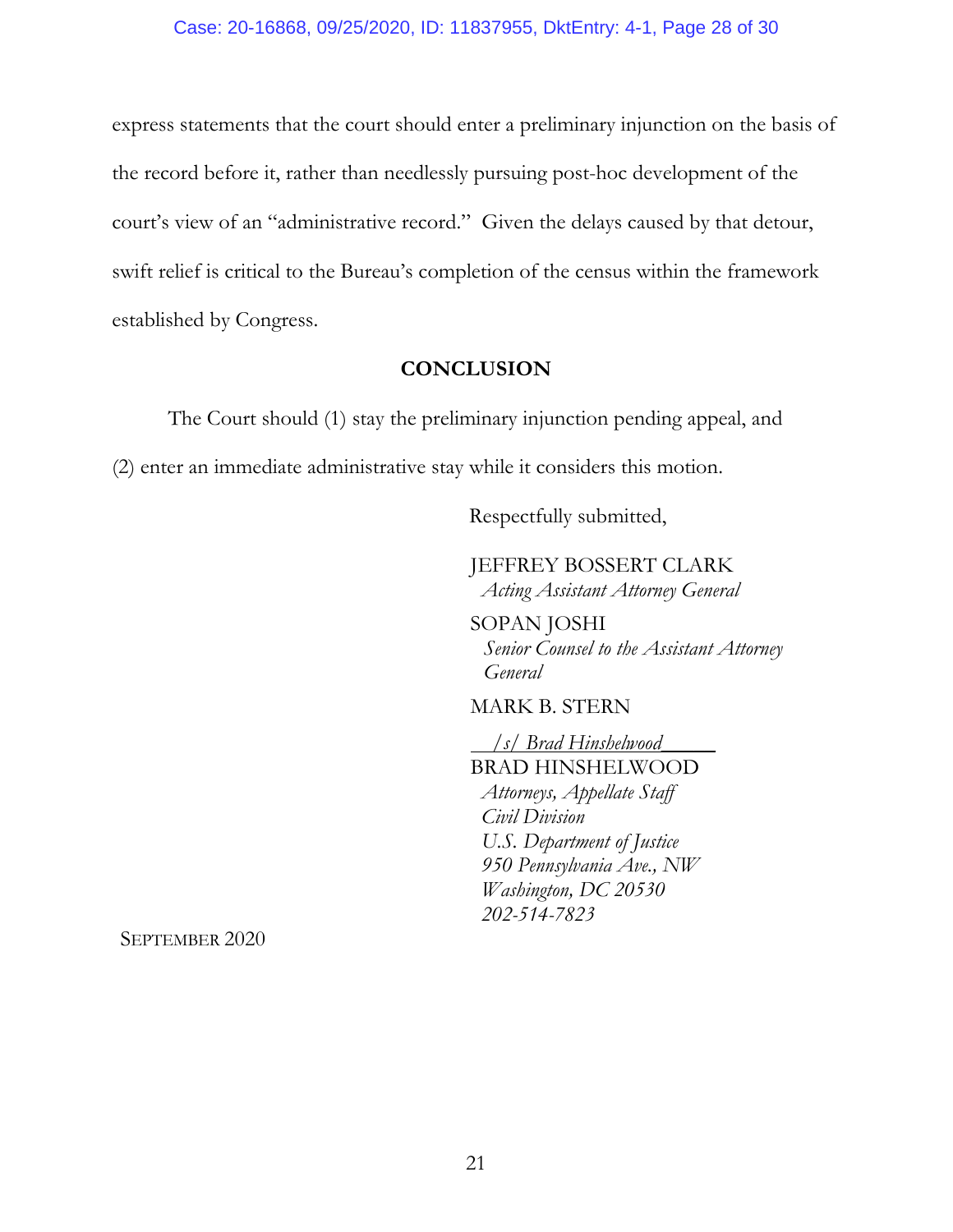# **CERTIFICATE OF COMPLIANCE**

I hereby certify that this petition complies with the requirements of Federal Rule of Appellate Procedure 27(d) because it has been prepared in 14-point Garamond, a proportionally spaced font. I further certify that this motion complies with the type-volume limitation of Federal Rule of Appellate Procedure 27(d)(2) because it contains 5,071 words according to the count of Microsoft Word.

> */s/ Brad Hinshelwood*  BRAD HINSHELWOOD